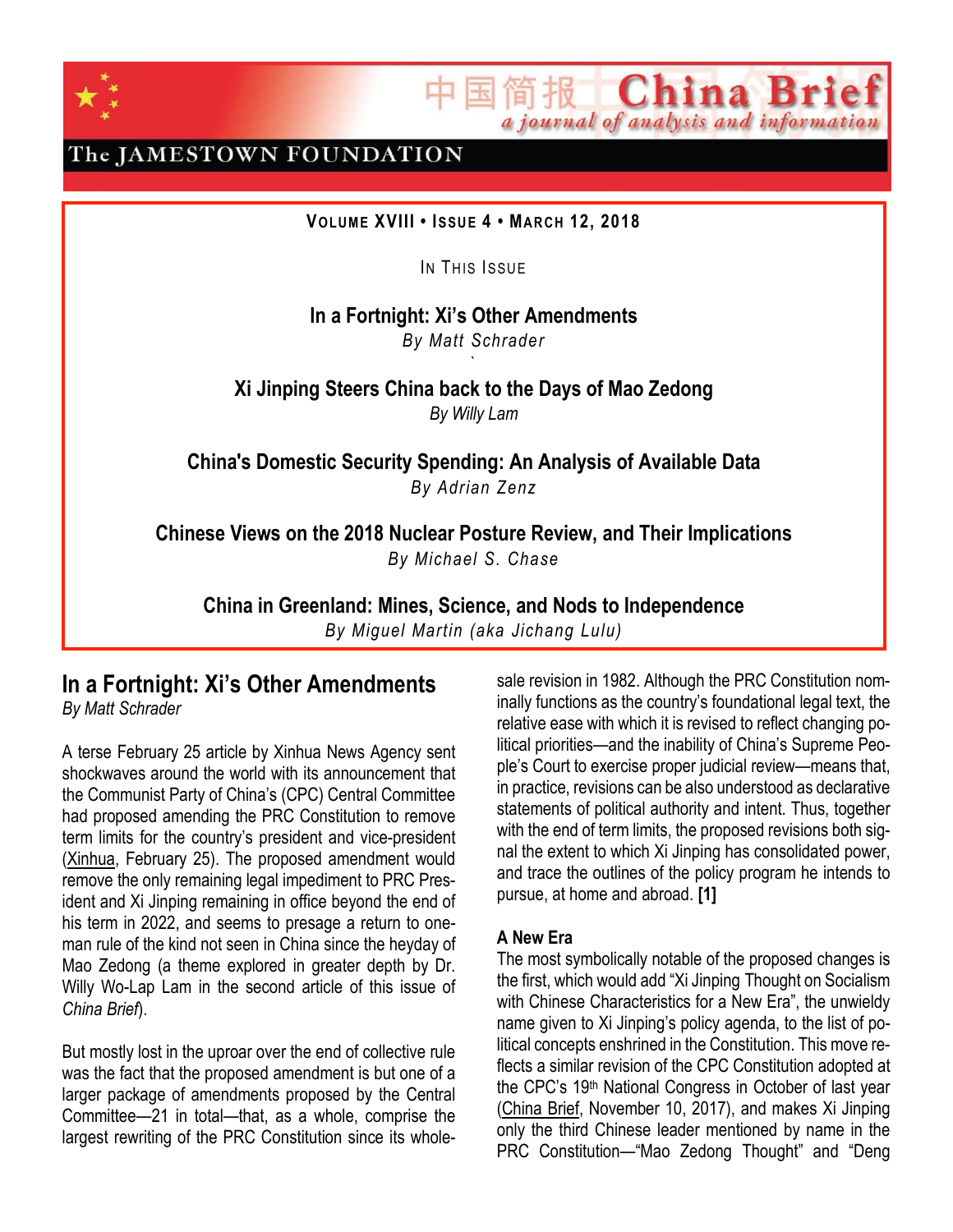Xiaoping Theory" are also similarly honored. None of Xi's four immediate predecessors—Hu Yaobang, Zhao Ziyang, Jiang Zemin or Hu Jintao—achieved this feat, although the proposed amendment also would write into the Constitution "scientific development", the name for Hu Jintao's body of political thought. This is perhaps a conciliatory sop to the former president and his political allies, who have seen their power severely curtailed under Xi [\(China](https://jamestown.org/program/the-eclipse-of-the-communist-youth-league-and-the-rise-of-the-zhejiang-clique/) Brief, May 11, 2016).

The fifth of the proposed amendments also confirms the importance of the Communist Party as the instrument by which Xi Jinping Thought is to be enacted; it changes the second line of the Constitution's first article from "the socialist system is the basic system of the People's Republic of China" to "the leadership of the Communist Party of China is the most essential feature of Socialism with Chinese Characteristics". **[2]**

## **The National Supervisory Committee**

By far the most extensive proposed changes to the PRC Constitution are those that elaborate the structure and functions of the National Supervisory Committee (NSC), a new government body meant to institutionalize and expand Xi Jinping's ongoing anticorruption campaign [\(SCMP,](http://www.scmp.com/news/china/policies-politics/article/2120175/how-chinas-new-anti-graft-super-body-will-work-and-why) November 17, 2017). Fully half of the proposed amendments concern the NSC in one form or another, among them one that specifies that the NSC will report to and be supervised by the National People's Congress (NPC), China's highest legislature. The distinction is significant because it places the NSC on an equal footing with the State Council, which, although it is singled out in the Constitution as "the highest organ of State administration", also reports to the NPC.

Since the State Council runs China's government ministries, the proposed amendment confirms previous reports that the new NSC will be empowered to supervise government workers in addition to Communist Party members, a dramatic expansion in the scope of Xi's anticorruption campaign, which had, until now, targeted only Party members. It is also noteworthy that one of the amendments specifically strips the State Council of the supervisory function the NSC will now exercise.

# **China Looks Abroad**

Two of the proposed amendments are relevant to how China frames its role in the world, and seek to leverage overseas Chinese communities in support of a program of national renewal and restoration. One would write into the

constitution the term "community of common destiny", also sometimes referred to as the "community of shared future"

(命运共同体), an amorphous concept that places China at the center of a harmonious global community of peace and prosperity, in implicit contrast with the United States' hegemonic, self-interested control of the present international system [\(China](https://jamestown.org/program/beijings-vision-reshaped-international-order/) Brief, February 26, 2018). The community of common destiny is also tightly linked with the Belt and Road Initiative, Xi's premier international initiative.

The other proposed amendment adds the phrase "patriots devoted to the great renewal of the Chinese race" to the list of groups to be consolidated in a "united front" under the "leadership of the Communist Party of China". The "great renewal of the Chinese race" is the phrase that, along with "the Chinese Dream", Xi Jinping has used most frequently to encapsulate his political agenda. This revision refers to the duty of overseas Chinese communities, among them Chinese students studying in foreign universities, to ensure their work contributes to Xi's restoration of Chinese greatness. Accordingly, the phrase "great renewal of the Chinese race" has been used with increasing frequency in propaganda work targeting these communities, including events at which Chinese students in American colleges study and discuss Xi Jinping's speeches with PRC embassy staff [\(people.cn,](http://world.people.com.cn/n1/2018/0102/c1002-29739315-6.html) January 2).

# **Loyalty to the Core**

The central, overriding message of the amendments is one of loyalty to Xi Jinping as the core of the Communist Party, and to his agenda. This is underscored by the ninth proposed amendment, which would require all "state workers" to swear allegiance to the constitution. As the purpose of the other 20 amendments is to underscore the centrality and importance of Xi Jinping to the Chinese system, this new requirement would, in effect, force the whole of China's enormous bureaucratic apparatus to swear personal loyalty to Xi Jinping. Although this form of one-man domination differs from that of Mao Zedong in important ways, it is little wonder that well informed observers have been quick to draw the historical parallel between the two men.

*"In A Fortnight" is a bi-weekly column by Matt Schrader, the editor of the Jamestown China Brief. Follow him on Twitter at @tombschrader.*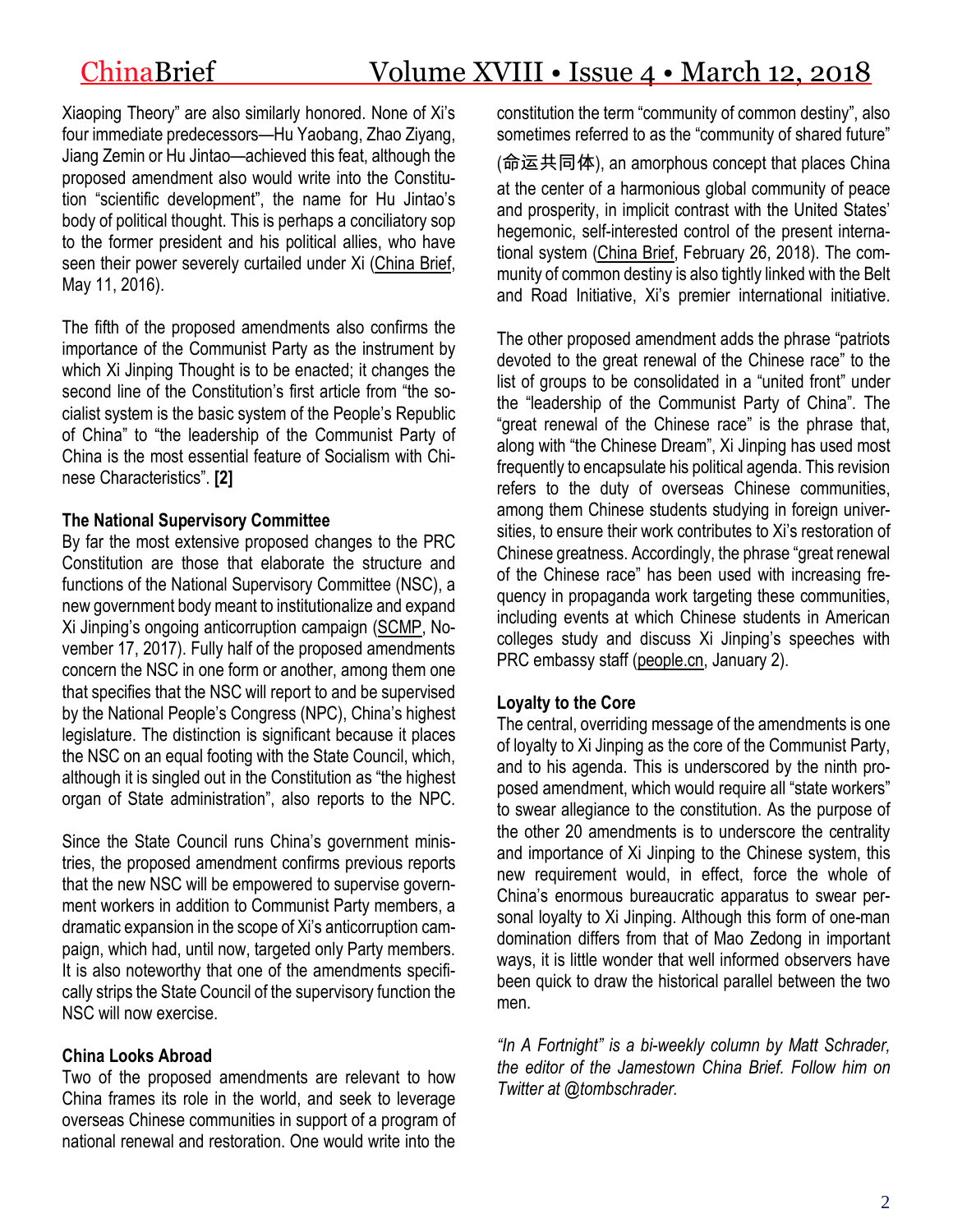#### **Notes**

[1] The author wishes to thank Thomas Kellog, Executive Director of Georgetown Law Asia, and Professor Tiancheng Wang, President of the Institute for China's Democratic Transition, for their insights in the preparation of this article.

[2] Translation is the author's, and should not be considered authoritative. An official English translation of the proposed amendments has yet to be released.

**\*\*\***

# **Xi Jinping Steers China back to the Days of Mao Zedong**

*By Willy Lam*

Chinese politics has undergone a stunning retrogression in the wake of a terse announcement by Xinhua News Agency on February 25 that an impending revision of the state constitution would abrogate term limits for the posts of President and Vice-President. The party leadership, said Xinhua, wanted to "remove the expression that the President and Vice-President … 'shall serve no more than two consecutive terms' from the country's Constitution" [\(Xinhua,](http://www.xinhuanet.com/english/2018-02/25/c_136998770.htm) February 25). This constitutional amendment, which seems meant to render President Xi Jinping leader for life, means that China could return to the era of Chairman Mao, when the Great Helmsman, who had no term limits, ruled by diktat. Political intrigue and factional infighting became the order of the day as economic and social development ground to a halt [\(Radio](https://www.rfa.org/mandarin/zhuanlan/yehuazhongnanhai/gx-12292016133942.html) Free Asia, December 29, 2016).

Since Xi became party General Secretary at the 18th Party Congress in November 2012, one of his prime concerns has the accrual of personal power. Xi has disregarded instructions by Deng Xiaoping that no leader should pursue a cult of personality, and that China should be ruled by a collective leadership, namely the Politburo Standing Committee. The success of Xi's relentless self-aggrandizement became apparent at the 19th Party Congress last October, where Xi's faction, consisting mostly of his protégés from Fujian and Zhejiang, were elevated to senior positions in the party, government and army. Xi became "core of the party leadership" and its *zuigaotongshuai* (highest commander), while "Xi Jinping Thought" was inserted in the CCP Constitution as the guiding principle of the party and nation. Xi Thought is also slated for enshrinement in the PRC Constitution, an amended version of which is due for approval by the plenary session of the National People's Congress (NPC) scheduled for early March. [\(HK0I.com,](https://www.hk01.com/%E5%85%A9%E5%B2%B8/128336/-%E5%8D%81%E4%B9%9D%E5%A4%A7-%E5%B8%B8%E5%A7%94%E6%8F%AD%E7%9B%85-%E8%A7%A3%E7%A2%BC%E6%94%BF%E6%B2%BB%E5%B1%80%E4%B8%83%E5%B8%B8%E5%A7%94-%E7%BF%92%E8%BF%91%E5%B9%B3%E6%99%82%E4%BB%A3%E7%9A%84%E6%9C%80%E9%AB%98%E6%AC%8A%E5%8A%9B%E5%B1%A4) October 25, 2017; Apple Daily [Hong [Kong\],](https://hk.news.appledaily.com/china/realtime/article/20171024/57370370) October 24, 2017).

So what exactly does the removal of term limits for the post of President mean? In an editorial, the conservative *Global Times* noted that the constitutional amendment did not necessarily mean "that the Chinese president will have a lifelong tenure." But the *Times* cited party ideologues as saying that that China needs "stable, strong and consistent leadership", particularly from 2020 to 2035 [\(Global](http://www.xgll.com.cn/xwzx/2018-02/26/content_319923.htm) Times, February 26). According to a commentary by the *People's Daily Online*, the tradition of *sanweiyiti* (three positions in one person), a reference to the three positions of Party General Secretary, State President and Chairman of the Central Military Commission (CMC) being held by the same person, has proven "beneficial to upholding and safeguarding the authority of the central authorities and concentrating unified leadership." The party mouthpiece said the constitutional revision would facilitate the continuation of the *sanweiyiti* tradition ([People's](https://baijiahao.baidu.com/s?id=1593453763534225293&wfr=spider&for=pc) Daily Online, February 26).

Assuming that Xi's health holds up, it is now almost certain that he will remain president until 2028, and possibly 2033, when he will be 80 years of age. The 53-year-old Shaanxi native will also hold his two post powerful posts–CCP General Secretary and CMC Chairman–until 2027, or possibly 2032. The CCP Constitution has no restriction on the age or terms of office of its General Secretary or commanderin-chief. Respected party historian Zhang Lifan went so far as to say that "Xi Jinping may even maintain a decisive role [in governance] until 2049, the centenary of the establishment of the People's Republic, when he will be 96 years old" [\(Duowei](http://news.dwnews.com/china/news/2018-02-26/60042406.html) News, February 26). Apart from Xi's apparently megalomaniacal proclivities, the best indication that he aspires to become "Mao Zedong of the 21st century" is his lack of interest in picking a successor. According to political reforms that Deng initiated in the early 1980s, the party must establish a bloodless and institutionalized succession protocol. Despite periodic hiccups, power was peacefully and orderly transferred from Deng to Jiang Zemin and Hu Jintao (Ming Pao [Hong [Kong\],](https://news.mingpao.com/pns/dailynews/web_tc/article/20171108/s00012/1510077733497) November 8, 2017).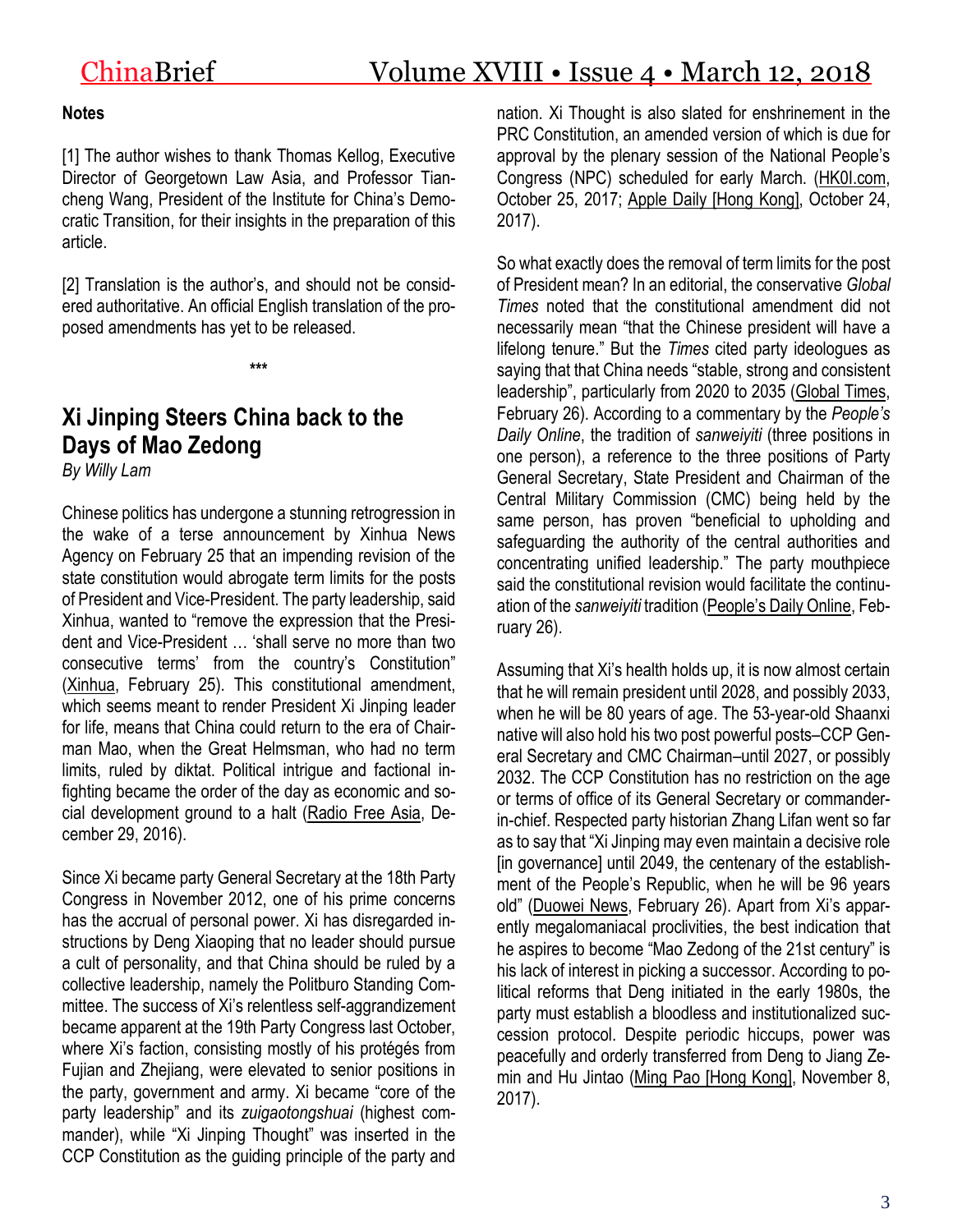If Xi were following the well-established party norm of staying for just two terms as General Secretary and State President, he would already have groomed young talent to succeed him and Premier Li Keqiang. This would have necessitated the induction of at least one or two of the so-called "Sixth-Generation leaders" (those born from the late 1950s to the late 1960s) into the Politburo Standing Committee during the 19th Party Congress. Instead, only a few Sixth Generation members were appointed to the ordinary Politburo (See [China](https://jamestown.org/program/xi-jinping-faction-dominates-regional-appointments-19th-party-congress/) Brief, February 13). After all, if Xi is bent on holding onto power until 2027/2028 or 2032/2033, there is no reason for him to pick a successor so early in the game.

In tandem with boosting his own powers, Xi has pulled out all the stops to ensure the CCP's tight control over all aspects of Chinese life. The propaganda machinery has gone into overdrive stressing the near-omnipotence of the party– and its total dominance over all sectors of the polity. The recently ended Third Plenum of the 19th Central Committee deliberated over the key issue of the "reform of the systems of the party and state." The Plenum Communiqué said the leadership hoped that the reforms–details of which have not been announced–would ensure that party and government units would have "well-equipped institutions, scientific regulations and paradigms, and high-efficiency operations." At the same time, however, the Communiqué stressed that the ultimate goal of the reform of party and state institutions was "improving and upholding the institution of the party's comprehensive leadership… strengthening the party's leadership over the work of all sectors [of the polity] and ensuring that party leadership will be stronger and more forceful" ([People's](http://cpc.people.com.cn/n1/2018/0228/c64094-29840241.html) Daily, February 28; Phoenix [Television](http://finance.ifeng.com/a/20180228/16002932_0.shtml) [Beijing], February 28).

Indeed, one focus of the upcoming constitutional change is to insert into its first article the clause that "the leadership of the Chinese Communist Party is the most fundamental characteristic of socialism with Chinese characteristics." Given the repeated exhortation by senior cadres that all party members must "be in utmost unison with 'core' Xi Jinping in thoughts and deeds," supporting the party means, in essence, professing fealty to Xi [\(Cable](https://www.facebook.com/cablechinadesk/videos/1651449514999528/) News Hong [Kong,](https://www.facebook.com/cablechinadesk/videos/1651449514999528/) February 28; [People's](http://cpc.people.com.cn/n1/2017/1028/c64102-29614113.html) Daily, October 28, 2017).

That Xi and his advisers were nervous about a negative reception to his bid for life leadership can be gleaned from the fact that after the February 25 announcement of the constitutional revision, the CCP's formidable propaganda and IT control apparatus immediately swung into action. All sensitive words including "emperor," "coronation," "Mao Zedong," "life-long tenure," "dynasty," "retrogression" and "immigration" (a reference to Chinese who want to leave the country) were algorithmically erased from social media chat platforms. Even the phrase "I disagree" was banned. Another taboo word was Yuan Shikai, the feudalistic warlord general who tried to crown himself emperor after the 1911 revolution led by Dr Sun Yat-sen that put an end to the Qing Dynasty (Voice of [America,](https://www.voanews.com/a/china-social-media-xi-presidental-term-limit/4272371.html) February 27; [China](https://chinadigitaltimes.net/chinese/2018/02/%E3%80%90%E6%95%8F%E6%84%9F%E8%AF%8D%E5%BA%93%E3%80%91%E5%90%BE%E7%9A%87%E4%B8%87%E5%B2%81%E5%8A%9D%E8%BF%9B%E7%99%BB%E5%9F%BA%E7%AD%89%E4%B9%A0/) Digital [Times,](https://chinadigitaltimes.net/chinese/2018/02/%E3%80%90%E6%95%8F%E6%84%9F%E8%AF%8D%E5%BA%93%E3%80%91%E5%90%BE%E7%9A%87%E4%B8%87%E5%B2%81%E5%8A%9D%E8%BF%9B%E7%99%BB%E5%9F%BA%E7%AD%89%E4%B9%A0/) February 25).

Yet in spite of media censorship, several liberal intellectuals were bold enough to voice their opposition to the apparent reinstatement of Maoist dictatorial rule. One example was the appeal made by public intellectual and former *China Youth Daily* editor Li Datong to NPC members not to approve the constitutional amendment. Li noted that Deng Xiaoping's decision on term limits–enshrined in the current constitution–represented an attempt to learn from the bitter lessons of Mao's tyranny and rule of personality. "Abolition of the term limits of state leaders will become the laughingstock of civilized countries around the world," Li said. "This historical retrogression carries with it the seeds of China again lapsing into turmoil" (Radio French [Interna](http://cn.rfi.fr/%E4%B8%AD%E5%9B%BD/20180227-%E5%85%9A%E4%B8%AD%E5%A4%AE%E6%8F%90%E4%BF%AE%E5%AE%AA%E6%B0%91%E4%BC%97%E4%B8%8D%E4%B9%B0%E8%B4%A6%E7%BD%91%E7%AE%A1%E5%BF%99%E5%88%A0%E5%B8%96)[tional,](http://cn.rfi.fr/%E4%B8%AD%E5%9B%BD/20180227-%E5%85%9A%E4%B8%AD%E5%A4%AE%E6%8F%90%E4%BF%AE%E5%AE%AA%E6%B0%91%E4%BC%97%E4%B8%8D%E4%B9%B0%E8%B4%A6%E7%BD%91%E7%AE%A1%E5%BF%99%E5%88%A0%E5%B8%96) February 27; BBC [Chinese](http://www.bbc.com/zhongwen/simp/chinese-news-43209195) Service, February 26).

On a practical level, a number of Chinese and foreignbased analysts have cited the danger of the near-total absence of checks and balances. With his status elevated to that of demi-god Mao, even his most trusted aides would not dare challenge Xi's decisions [\(United](https://udn.com/news/story/11323/3000621) Daily News [Tai-peil, February 26; New York Times [Chinese](https://cn.nytimes.com/china/20180225/china-xi-jinping/) Edition, February 25). According to New-York based exiled dissident Hu Ping, Xi's aspiration to become another Mao Zedong and Stalin could result in the "leader for life" making one mistake after another. Hu noted that in the Chinese political context, a paramount leader by definition stands for the correct party and policy lines–and he is incapable of making mistakes. "To avoid being pushed out of office, a paramount leader will never admit to making errors … and he will commit even bigger blunders to cover up past mistakes," said Li [\(Radio](https://www.rfa.org/mandarin/pinglun/huping/hp-02262018103255.html) Free Asia, February 26).

Xi's stunning one-upmanship–coupled with his insistence on the Maoist principle that the party is in charge of everything–could also have serious implications for society and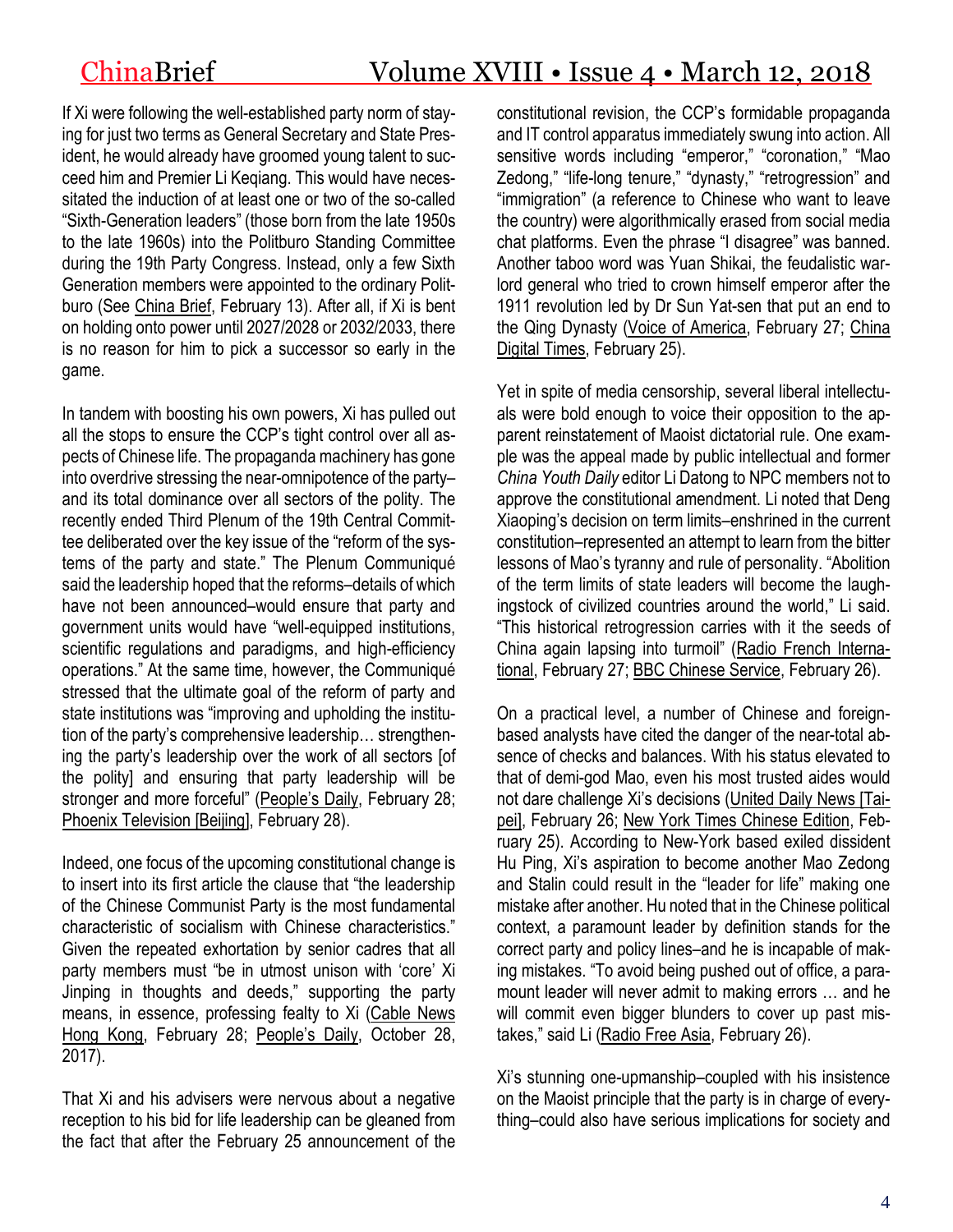the economy. Wu Qiang, a former politics lecturer at Tsinghua University, said the party's proposals for "the reform of party and state institutions" could result in the party spreading its power to every corner of society. "The party will exercise control over enterprises, social organizations, foreign companies … [including] all sectors that used to be under the jurisdiction of the market economy," he told the Hong Kong media. Wu said party cells will be built even in Chinese enterprises as well as student organizations overseas to manifest "the institutional management by the party" [\(Cable](https://www.facebook.com/cablechinadesk/videos/1651449514999528/) News Hong Kong, March 1).

That Xi is determined to run China in his own mold–and to banish all voices of opposition–was further confirmed by a series of personnel changes in the past fortnight. Members of the Xi Jinping faction have continued to be promoted to top slots in the security apparatus. Affiliates of the rival Communist Youth League (CYL) Faction once headed by former president Hu Jintao have been further marginalized. And fellow princelings– the offspring of erstwhile party elders–who do not see eye to eye with Xi have been penalized. Take for example, Vice-Minister of Public Police Wang Xiaohong, who first worked with Xi when they were serving in Fuzhou, Fujian Province in the 1990s. Wang, who doubled as police chief in the Beijing municipality, was at the end of February promoted Minister of State Security, in charge of the PRC intelligence apparatus. State Councillor Yang Jing, who was Secretary-General of the State Council and a stalwart member of the CYL Faction, was demoted to ordinary ministerial status owing to unnamed "disciplinary infractions". And companies backed by princelings who have apparently failed to convince Xi of their loyalty have been subjected to regulatory strictures. Anbang Insurance, for example, which enjoys the backing of at least two of the party's most prominent families, was last week taken over by the China Insurance Regulatory Commission [\(Apple](https://tw.news.appledaily.com/new/realtime/20180228/1305823/) Daily, February 29; Ta Kung Pao [\[Hong](http://news.takungpao.com/mainland/focus/2018-02/3545656.html) [Kong\],](http://news.takungpao.com/mainland/focus/2018-02/3545656.html) February 25).

According to Zhang Lifan, there can be no dispute that "the CCP is going down the road of the rule of men, and that the authority of the top leader will be strengthened." Zhang is worried that the party and its senior cadres may fall victim to corruption because of "the lack of supervision by other political forces, by the media and by the public" [\(Ming](http://premium.mingpao.com/cfm/Content_News.cfm?Channel=ca&Path=168505513355/caa2.cfm) [Pao,](http://premium.mingpao.com/cfm/Content_News.cfm?Channel=ca&Path=168505513355/caa2.cfm) March 1). In his *Political Report* to the 19th Party Congress four months ago, Xi asked the world to consider adopting elements of "Chinese wisdom and the Chinese

agenda," which, he claimed would usher in "a great modern socialist country… that is prosperous, strong, democratic, culturally advanced, harmonious and beautiful" [\(Xinhua,](http://www.guancha.cn/politics/2017_10_27_432557.shtml) October 27, 2017). The president's lust for power and his apparent determination to bring back the muchmaligned norms of Chairman Mao, however, have caused some to question whether this lofty goal could ever be accomplished under the watch of China's new "emperor for life."

*Dr. Willy Wo-Lap Lamis a Senior Fellow at The Jamestown Foundation. He is an Adjunct Professor at the Center for China Studies, the History Department and the Program of Master's in Global Political Economy at the Chinese University of Hong Kong. He is the author of five books on China, including "Chinese Politics in the Era of Xi Jinping (Routledge 2015)."*

# **China's Domestic Security Spending: An Analysis of Available Data**

*\*\*\**

By Adrian Zenz

On February 1, 2018, China's Xinjiang Uyghur Autonomous Region (XUAR) revealed a stunning 92.8 percent increase in its domestic security spending: from 30.05 billion RMB in 2016 to 57.95 billion RMB in 2017 [\(Xinjiang](http://www.xinjiangnet.com.cn/2018/0203/2044552.shtml) Net, 3 February). Within a decade, this figure has increased nearly ten-fold, up from 5.45 billion RMB in 2007.

This most recent increase is arguably a direct result of the extreme securitization measures implemented by the region's Party Secretary Chen Quanguo, who unleashed unprecedented police recruitment and police station construction drives [\(China](https://jamestown.org/program/xinjiangs-rapidly-evolving-security-state/) Brief, 14 March 2017; [China](https://jamestown.org/program/chen-quanguo-the-strongman-behind-beijings-securitization-strategy-in-tibet-and-xinjiang/) Brief, 21 September 2017). However, what is the context of these seemingly staggering figures? How does Xinjiang's domestic security spending compare to per capita counts in other provinces, to China's national average, or to other nations? Do XUAR spending increases reflect the built-up of a massive police state, or are they merely reflective of a necessary process of catching up, since China in general and its west in particular featured an under-resourced se-curity apparatus in the early 2000s (China Policy [Institute](https://cpianalysis.org/2018/02/14/chinas-securitization-drive-in-tibet-and-xinjiang/) [Analysis,](https://cpianalysis.org/2018/02/14/chinas-securitization-drive-in-tibet-and-xinjiang/) February 14 2018)?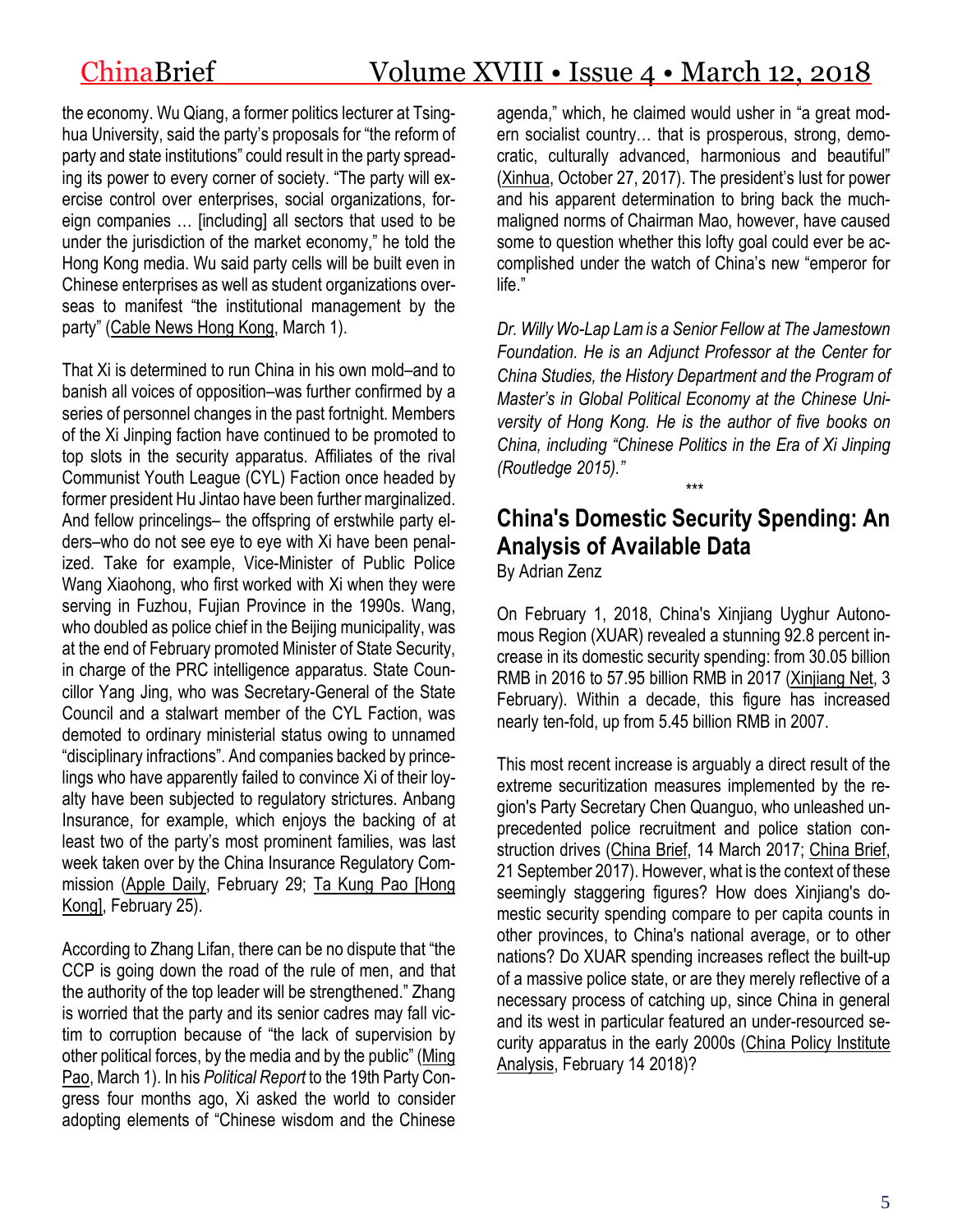### **China's Domestic Security and External Defense Spending**

It is widely believed that China's national domestic security budget ceased to be publically available after 2013 (e.g. [Reuters,](https://www.reuters.com/article/us-china-parliament-security/china-withholds-full-domestic-security-spending-figure) 5 March 2014; The China [Quarterly,](https://www.cambridge.org/core/journals/china-quarterly/article/rethinking-chinas-coercive-capacity-an-examination-of-prc-domestic-security-spending-19922012/FDC08F840E3479EDD5FE0BA1BEAA44A1) December 2017; The China [Journal,](https://static1.squarespace.com/static/51cb32a4e4b07cb3e84fc963/t/5a1822b9085229dccc570023/1511531194759/Fu_Distelhorst_ParticipationRepression_TCJ.pdf) 30 October 2017). However, while full national figures are indeed no longer included in the Ministry of Finance annual spending and budget reports, they have been provided by the National Bureau of Statistics database [\(NBS,](http://www.stats.gov.cn/) 1999-2016). The 2017 figure was then clandestinely hinted at in the Ministry of Finance budget report for the 13th National People's Congress (NPC) (MoF NPC [budget](http://online.wsj.com/public/resources/documents/NPC2018_Financial_Chinese.pdf) report, 5 March). It was not cited in full, but only shown as a percentage figure of total spending in a chart label. The accuracy of the resulting absolute number can be verified through comparison with 2016 spending, as well as the author's 2017 estimate based on budget data from 18 provinces and regions. **[1]**

National domestic security spending (国家财政公共安 全支出) can be broken down into central government spending (中央财政公共安全支出) and regional level spending (地方财政公共安全支出), with the latter representing to the sum of domestic security expenditures for all provinces and autonomous regions. **[2]** Reports on China's domestic security budgets typically only cite the central government spending figure because it features in Ministry of Finance reports. This figure was also the one cited in the MoF NPC, while the full national spending figure was only shown as a share of total spending. The motivation for this is evident: central level spending is only a fraction (about one fifth) of the national figure.

The Chinese media has been exploiting Western uncertainties about the true extent of the nation's domestic security spending. A recent CGTN news article criticizing an unnamed Western report that estimated the 2016 spending figure at US\$26 billion as a speculative and "vague estimate" [\(CGTN,](https://news.cgtn.com/news/3d516a4d356b4464776c6d636a4e6e62684a4856/share_p.html) 8 February 2018). CGTN's critique is deeply ironic. The full 2016 figure stood at US\$175 billion, six times higher than the cited estimate. It then increased to US\$197 billion in 2017. Even these numbers exclude billions of dollars spent on security-related urban management and surveillance technology initiatives. In addition, lower costs and wages render Chinese security capabilities much higher per dollar spent. On a Purchasing Power Parity (PPP) basis, China's domestic security spending in 2017 was equivalent to about US\$349 billion, more than double the United States' estimated US\$165 billion. **[3]**

In 2010, China's national domestic security spending for the first time exceeded its spending on external defense by a small margin. By 2014, domestic security spending was only 0.8 percent higher than defense-related expenses. However, in 2016 this gap reached a record of 13 percent. Domestic security spending that year increased by 17.6 percent, the highest growth rate since 2008, and exceeded 1 trillion RMB for the first time. In contrast, the 7.5 percent increase in external defense spending was the lowest since 2008.

At the time of writing, full national spending figures on external defense were only available until 2016, while central level budget figures are available up to 2017 [\(Ministry](http://yss.mof.gov.cn/2017zyys/201703/t20170324_2565759.html) of [Finance,](http://yss.mof.gov.cn/2017zyys/201703/t20170324_2565759.html) 24 March 2017). Consequently, the 2017 external defense figures have to be estimated. This is quite straightforward since nearly all spending occurs at the central government level (e.g. 97.7 percent in 2016). The 2017 central external defense budget planned for a 7.1 increase to 1,022,581 million RMB (Ministry of [Finance,](http://yss.mof.gov.cn/2017zyys/201703/t20170324_2565759.html) 24 March 2017). When applying this increase to the total 2016 external defense spending we can estimate the 2017 figure at approximately 1,046,000 million RMB. This means that in 2017, the margin between domestic security and external defense expenditures reached a record 18.6 percent.

|                   | 2007    | 2008    | 2009    | 2010    | 2011    | 2012    | 2013    | 2014    | 2015    | 2016      | 2017     |
|-------------------|---------|---------|---------|---------|---------|---------|---------|---------|---------|-----------|----------|
| External de-      |         |         |         |         |         |         |         |         |         |           | 046,000  |
| tense             | 355.491 | 417.876 | 495.110 | 533,337 | 602.791 | 669.192 | 741.062 | 828.950 | 908.784 | 976.584   | (est.)   |
| Domestic se-      |         |         |         |         |         |         |         |         |         |           |          |
| curity            | 348.616 | 405.976 | 474.409 | 551.770 | 630.427 | 711.159 | 778.593 | 835.723 | 937.996 | 1.103.198 | ,240,000 |
| Dom. security as  |         |         |         |         |         |         |         |         |         |           |          |
| share of ext. de- |         |         |         |         |         |         |         |         |         |           | 118.6%   |
| fense             | 98.1%   | 97.2%   | 95.8%   | 103.5%  | 104.6%  | 106.3%  | 105.1%  | 100.8%  | 103.2%  | 113.0%    | (est.)   |

Table 1. Spending in million RMB. Source (2007 to 2016): National Bureau of Statistics, National General Public Budget Expenditure. Source 2017 figure: MoF NPC budget report.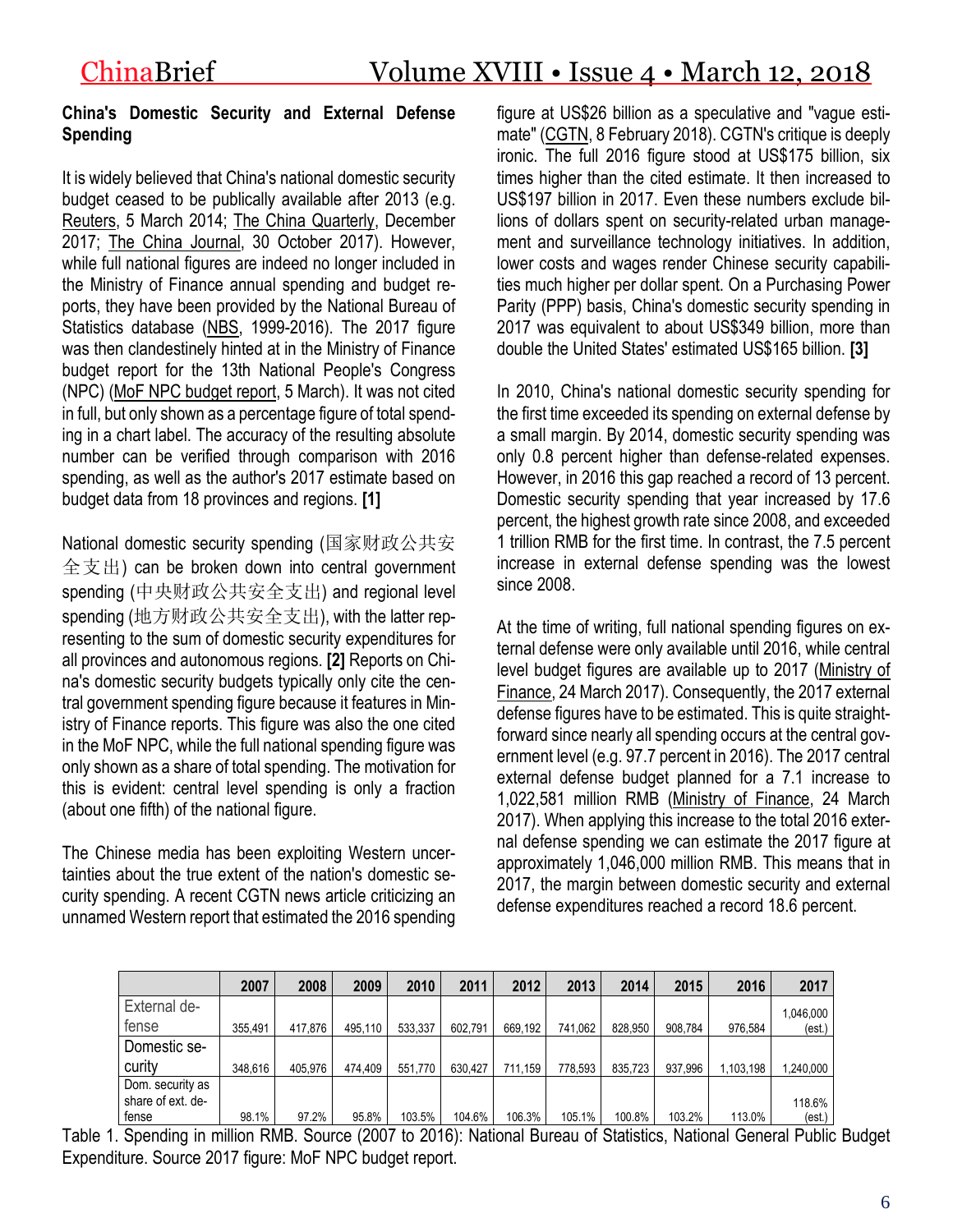### **Regional Per Capita Spending Comparisons**

China's provinces and regions also do not consistently report the full extent of their domestic security budgets. As at the national level, provincial budgets and expenditures can be reported as full regional spending (全省 or 全区), or else as only provincial (省本级) or autonomous regional (自治区本级) level spending. The latter only includes spending that occurs at the central administrative level of a region or province, and excludes sub-provincial levels such as prefectures or "areas" (州 or 地区), or prefecturelevel cities (地级市). The implication is that numerous regions only report current budget figures for a fraction of their total budget (Figure 1).



Figure 1. China's budget structure by regional divisions

For example, the Tibet Autonomous Region (TAR) stopped reporting its full regional domestic security budget beginning with its 2016/17 spending and budget report. It now only provides the much lower budget figure for its regional level (自治区本级) spending (TAR [government,](http://www.xizang.gov.cn/zwgk/xxgk/zdlyxxgk/sgjf/201701/t20170126_119310.html) 26 January 2017). Its 2017 figure was therefore estimated based on both budgeted and actual spending figures on the regional level together with five of its seven prefecture-level cities and regions. **[4]** Unfortunately, TAR prefectures and prefecture-level cities also do not consistently report domestic security figures.

Per capita domestic security spending between varies greatly. Figure 2 shows that the TAR spends around three to five times more on domestic security than the average of all provinces and regions. Likewise, Xinjiang's spending between 2014 and 2016 has been double that of the national regional average, and over triple in 2017.

Generally, increases in sensitive minority regions have been much greater (Figure 2). While domestic security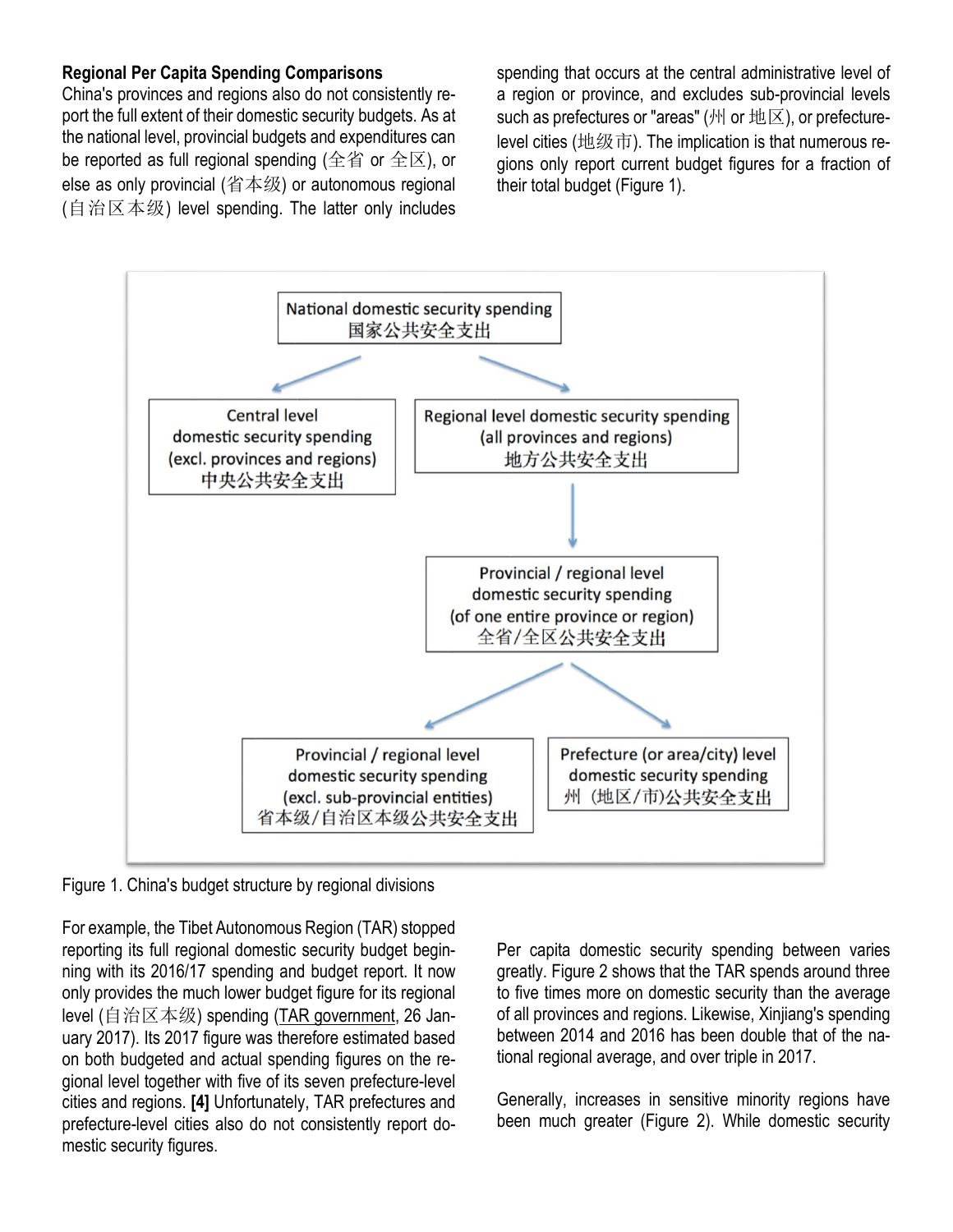# ChinaBrief Volume XVIII • Issue 4 • March 12, 2018

spending across all provinces and regions rose by 215 percent between 2007 and 2016, Xinjiang's grew by 411 percent, the TAR's by 404 percent, and Qinghai Province's by 316 percent (Qinghai's population is 25 percent Tibetan). Spending in Sichuan Province increased by 234 percent,

but spending in Sichuan's two Tibetan Autonomous Prefectures, Ganzi and Aba, which have seen numerous selfimmolations since 2008, grew by 295 percent. Since 2008, the TAR has had the highest per capita domestic security expenditure of all provinces and regions. It took top place from Beijing, which competed for secondhighest per capita figure with Sichuan's Tibetan regions.



Figure 2. Dotted lines pertain to estimates. Sichuan Tibetan Regions are Aba and Ganzi prefectures. Sources see **[5]**.

Before 2009, Xinjiang's per capita spending was just barely above the national average. However, by 2017, it had surpassed Beijing despite the latter's 33 percent spending increase that year. In 2016, per capita domestic security expenses in Sichuan's Tibetan regions were nearly three times higher than for Sichuan province as a whole. Notably, all four restive minority regions shown in Figure 2 have higher per capita domestic security spending figures than large and much wealthier cities such as Shanghai or Tianjin. Also of interest is that Guangdong has the highest per capita expenditures of all Chinese non-city regions besides the TAR and the XUAR, nearly three times above the rural and populous province of Henan.

#### **Regional Per Capita Comparisons Based on Purchasing Power Parity**

Incredibly, the TAR and Xinjiang are beginning to rival the per capita domestic security expenditures of the United States. **[7]** This is despite the fact that Chinese human resource and local security technology costs are far lower than in the West. This can be factored into the comparison by converting figures into their Purchasing Power Parity (PPP) equivalents. **[8]** PPP calculations have several limitations. They are not specifically designed for security expenditures, and they fail to reflect inter-provincial price differentials (e.g. Beijing being much more expensive than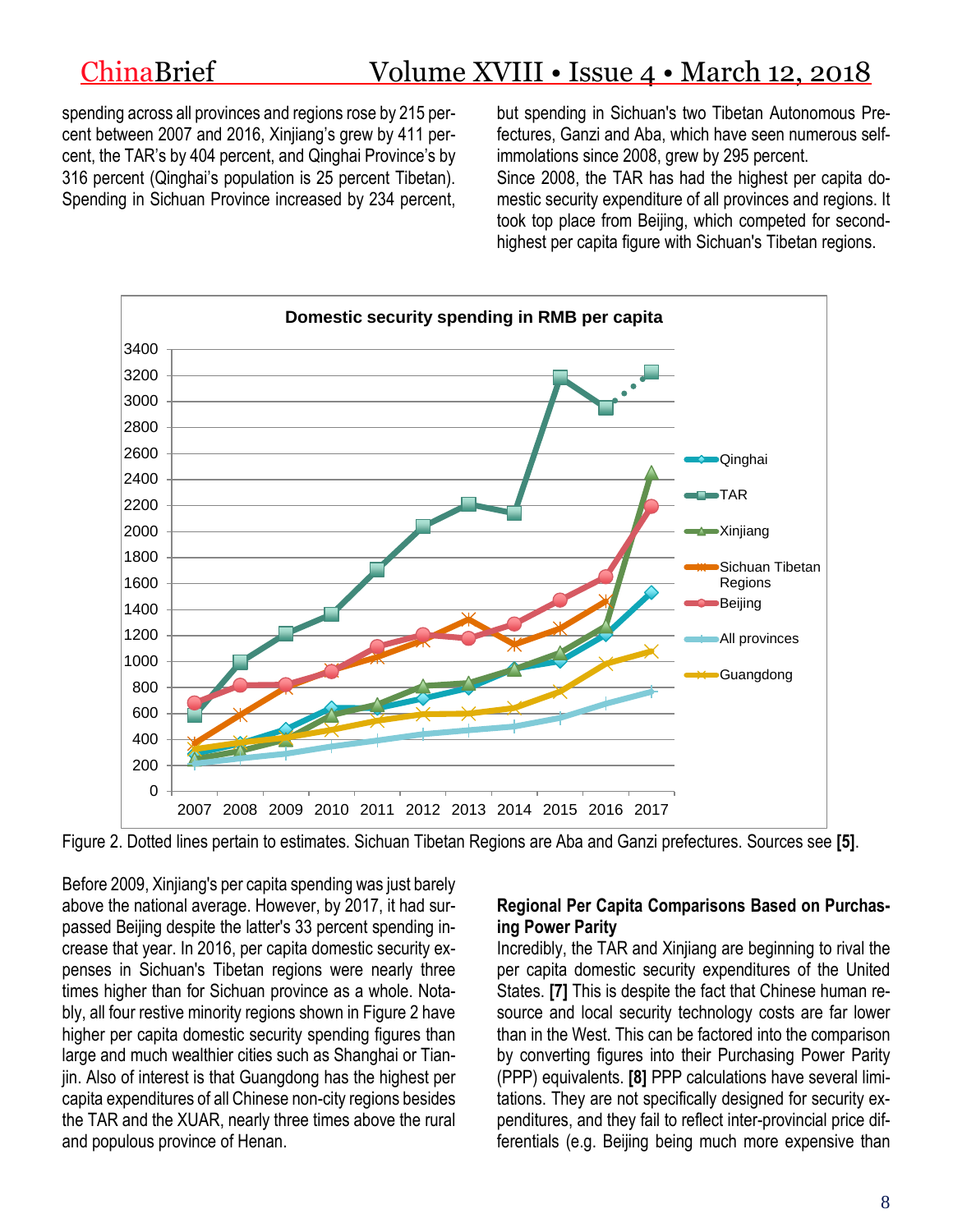# ChinaBrief Volume XVIII • Issue 4 • March 12, 2018

poorer provinces). We can compensate for this to some extent by adjusting Chinese regional figures using average wage levels. **[9]** Direct comparisons between countries, regions and cities are also difficult, since security expenses in strategic locations like Beijing or New York City typically exceed national per capita averages. Even so, they can provide general indications. With these caveats in mind, the results show that per capita domestic security spending in restive Chinese minority regions is now higher than in the United States or Russia (Figure 3) by a fair margin.

| <b>Region</b>                | 2016           | 2017           | <b>Increase</b> |
|------------------------------|----------------|----------------|-----------------|
| <b>United States</b>         | $3,160$ (est.) | $3,220$ (est.) | 2.0% (est.)     |
| <b>TAR</b>                   | 2,890          | 3,137 (est.)   | 9.3% (est.)     |
| Xinjiang                     | 1,255          | 2,417          | 92.8%           |
| Beijing                      | 1,651          | 2,191          | 32.7%           |
| Russia                       | 2,170 (est.)   | $2,060$ (est.) | -4.8% (est.)    |
| Sichuan Tibetan Regions      | 1,450          |                |                 |
| Qinghai                      | 1,197          | 1,519          | 26.9%           |
| Shanghai                     | 1,393          | 1,471          | 5.6%            |
| Tianjin                      | 1,136          |                |                 |
| Guangdong                    | 969            | 1,065          | 9.9%            |
| Zhejiang and Hainan          | 928            |                |                 |
| Inner Mongolia               | 882            |                |                 |
| Chongqing                    | 742            |                |                 |
| Guizhou                      | 703            | 753            | 7.0%            |
| Average of all provinces and |                |                |                 |
| regions                      | 672            | 763            | 13.5%           |
| Yunnan                       | 615            | 721            | 17.1%           |
| Gansu                        | 600            | 651            | 8.6%            |
| Sichuan                      | 520            |                |                 |
| Jiangxi                      | 499            | 560            | 12.2%           |
| Hebei                        | 451            | 497            | 10.4%           |
| Henan                        | 376            |                |                 |

Table 2. Domestic security spending in RMB per capita for select regions. The average of all provinces and regions excludes central level spending. Sources and calculations see **[6].**

PPP-adjusted per capita spending in the TAR exceeded that of the United States by 37 percent in 2017; for Xinjiang, the figure was 32 percent.

## **Conclusions**

During Hu Jintao's second term as general party secretary (2007 to 2012), total national expenditures increased 51 percent faster than domestic security spending. During Xi Jinping's current term (2013 to 2017), China's domestic security spending grew 34 percent faster than total spending. In particular, security-related expenditures in sensitive regions such as Xinjiang and Tibet have risen so rapidly that they now exceed the United States average on a per capita PPP basis. As China continues to invest heavily in developing ever more advanced security technologies, every dollar spent on domestic security will experience further leverage.

These figures begin to reveal the cost of maintaining stability especially in restive minority regions. However, the full amount of such expenditures is likely higher than official domestic security budget figures, in some regions perhaps significantly higher. Between 2007-2008, China spent a higher percentage of its total budget on domestic security than in 2016-2017. But overall budget increases might perhaps be concealing other investments that are security-re-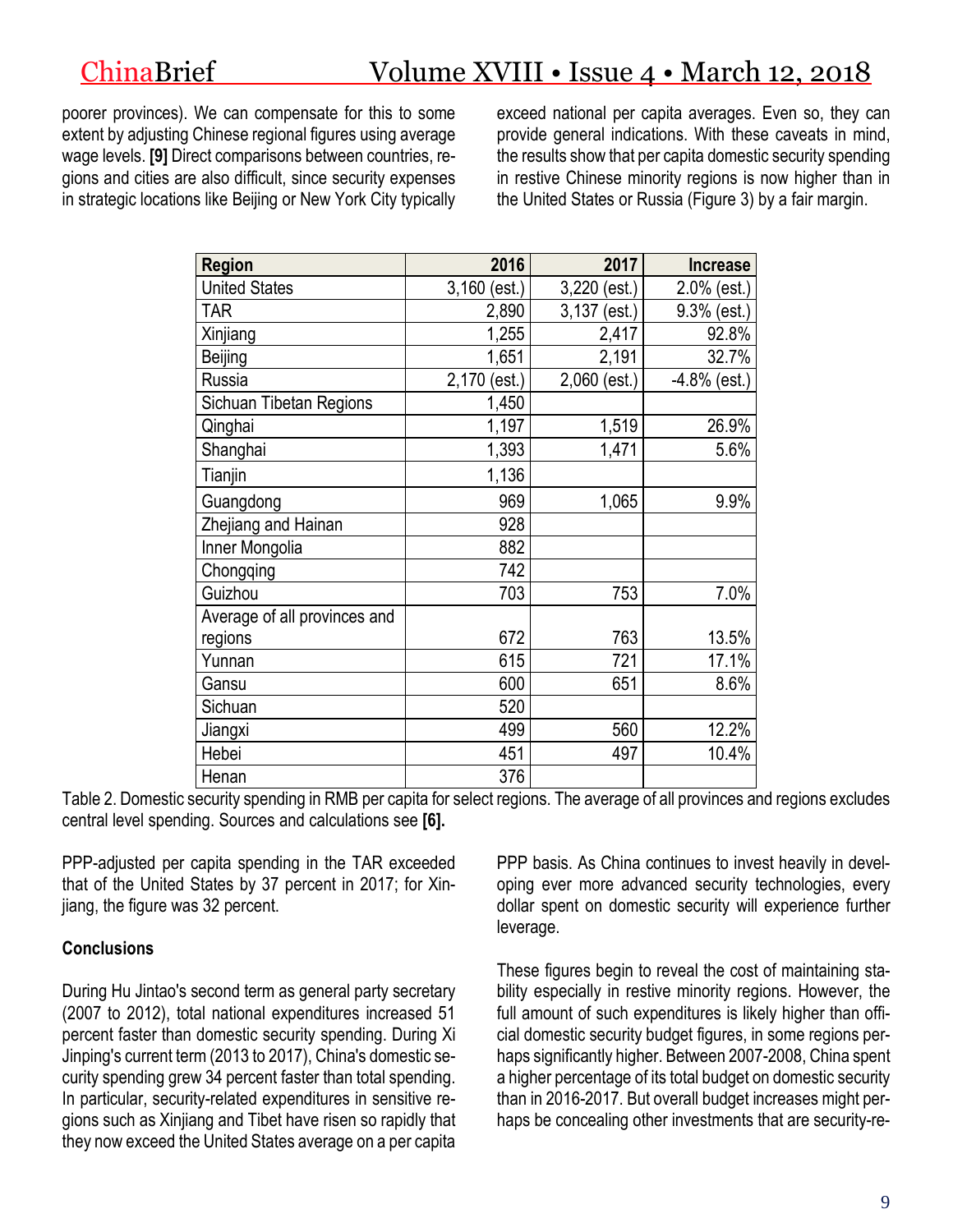lated in one way or another. A subsequent article will therefore investigate the true cost of stability maintenance in regions such as Xinjiang in more detail.



Figure 3. For sources and calculations see **[8]** and **[9]**.

*Adrian Zenz is researcher and PhD supervisor at the European School of Culture and Theology, Korntal, Germany. His research focus is on China's ethnic policy and public recruitment in Tibet and Xinjiang. He is author of "Tibetanness under Threat" and co-edited "Mapping Amdo: Dynamics of Change"*. *Follow him on Twitter at @adrianzenz.*

# **Notes**

[1] A sample of 18 provinces and regions with available domestic spending (or in some instances budgeted) figures for 2017 posted an average increase of 11.9 percent compared to the previous year. The domestic security spending of these provinces and regions constituted 60 percent of all regional domestic security spending in 2016. In five instances, data were for budgeted figures, and in the other cases for actual spending. For a conservative estimate, Beijing and Xinjiang were only weighted at 50 percent of their spending figures, because their increases were likely exceptionally high (Xinjiang due to Chen Quanguo, Beijing as a result of hosting the 19th Communist Party Congress and the Belt and Road Summit). The central government budgeted a 5.5 percent rise in domestic security expenditures for 2017 [\(Ministry](http://yss.mof.gov.cn/2017zyys/201703/t20170324_2565759.html) of [Finance,](http://yss.mof.gov.cn/2017zyys/201703/t20170324_2565759.html) 24 March 2017). Both central and regional spending figure resulted in a weighted average of 10.9

percent to approx. 1,223,000 million RMB. The actual reported figure stood at 1,240,000 million RMB.

[2] This fact was verified by the author for domestic security spending data from 2016 by adding up regional figures.

[3] For exchange rates and PPP calculations see [8]. For source and calculation of the U.S. figure see [6] and [7].

[4] The five cities/regions are Lhasa, Shannan, Shigatse, Chamdo and Ngari. Ngari's figure pertains only to the prefecture-level (地区本级) figure. The estimated domestic spending increase rate of 9.3 percent was calculated by weighing prefectural growth rates by total prefectural budget/spending figures.

[5] Source (2007 to 2016): National Bureau of Statistics, General Public Budget Expenditure tables for the provinces and regions shown. Source for 2017 figures are regional department of finance budget reports (final accounts). Source for population figures here: National Bureau of Statistics. In figure 2: per capita figures for 2007 to 2012 were calculated based on 2010 population figures. those for 2013 to 2017 based on 2015 population figures. In table 2, per capita figures are based on 2016 population figures.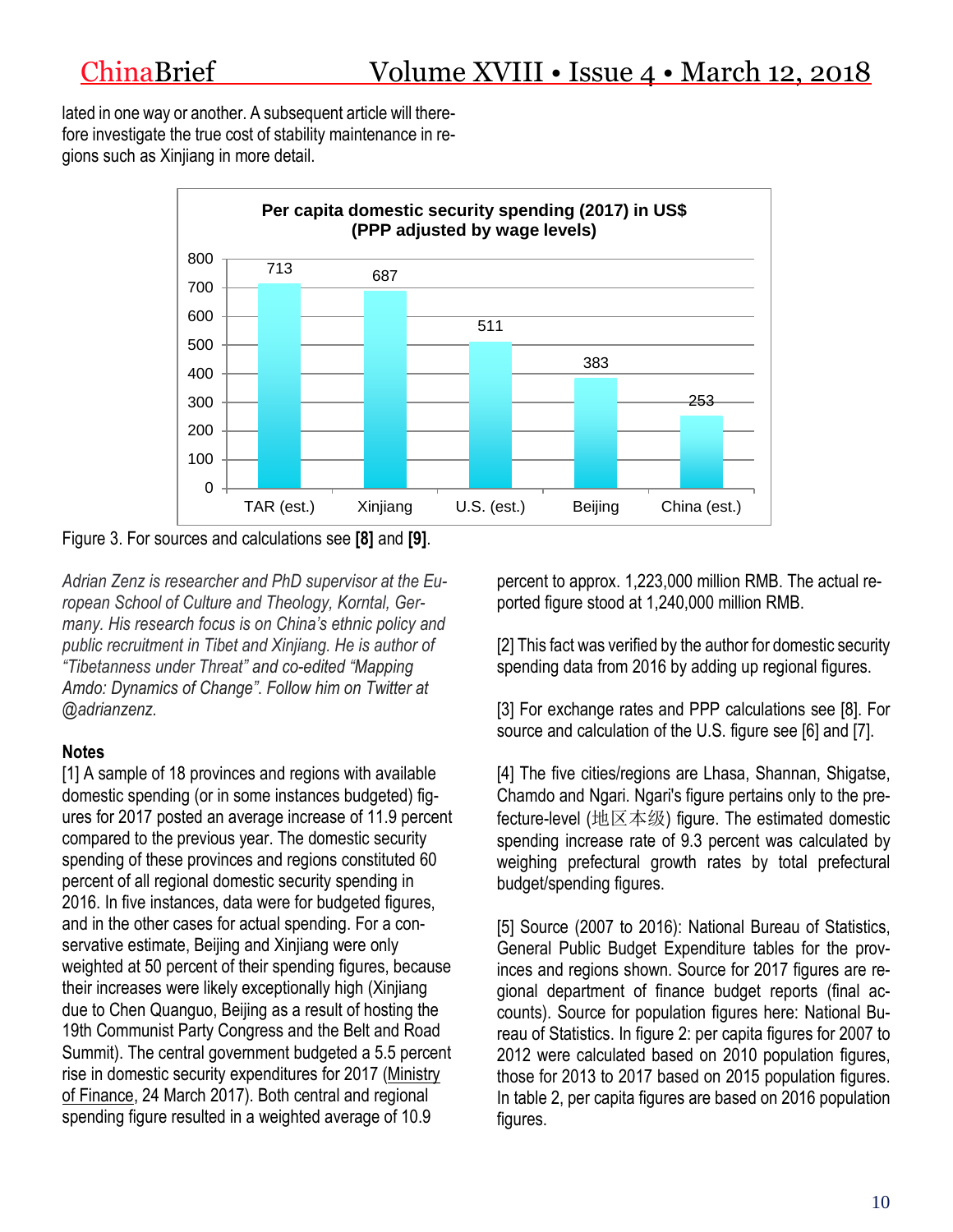[6] Sources for 2016 figures: National Bureau of Statistics, Provincial Public Budget Expenditure on domestic security. Sources for 2017 figures: regional department of finance budget reports (final accounts or 2017 budget estimates). Population figures are from 2016, source: National Bureau of Statistics, year-end long-term resident population. Source for figures for the U.S. and Russia: Greitens, S. (2017), 'Rethinking China's Coercive Capacity', The China Quarterly, pp.1-24. Greitens estimated the U.S. and Russia per capita figures for 2013 at US\$489 and \$393 respectively. U.S. 2016/17 figures were calculated based on an increase of 4 percent between 2013 and 2016, and a further 2 percent increase in 2017. This estimate is based on the Department of Homeland Security adjusted net discretionary budget authority figures (DHS [2013,](https://www.dhs.gov/sites/default/files/publications/dhs-budget-in-brief-fy2013.pdf) [2017\)](https://www.dhs.gov/sites/default/files/publications/FY2017_BIB-MASTER.pdf), and Department of Justice discretionary budget authority (DOJ [2013,](https://www.justice.gov/sites/default/files/jmd/legacy/2014/08/25/fy13-bud-summary-request-performance.pdf) [2017\)](https://www.justice.gov/jmd/file/821916/download), and should be considered a rough approximation of total U.S. domestic security spending increases. Russia's domestic security spending actually decreased between 2013 and 2017 [\(BOFIT,](https://www.bofit.fi/en/monitoring/weekly/2017/vw201734_2/) 25 August 2017). Source for population figures here: National Bureau of Statistics (2016 figures).

[7] Chinese domestic security figures People's Armed Police (PAP), public security organs, court system, judicial system, prosecutorial system and national security. U.S. figures (based on Greitens) include several federal departments, including the Department of Homeland Security and parts of the Department of Justice such as the Federal Bureau of Investigation and the Federal Bureau of Prisons, together with state and local spending on police, courts and prisons. Since China's figures include the PAP, the National Guard budget was added to the U.S. figures. Even though the PAP plays a much more active policing role in e.g. Tibet and Xinjiang than the National Guard in the U.S., the latter is also responsible for ensuring domestic security.

[8] China: RMB to US\$ exchange rate of 6.3, 2017 PPP factor of 3.55 (2016 factor of 3.47). Russia: Ruble to US\$ exchange rate of 56.4, PPP factor 24.5. Source: [OECD](https://data.oecd.org/conversion/purchasing-power-parities-ppp.htm) [PPP,](https://data.oecd.org/conversion/purchasing-power-parities-ppp.htm) 2000-2017. Source for population figures here: National Bureau of Statistics (2016 figures).

[9] Adjustments are based on average wages (在岗职工 年平均工资, 2016 figures). As a result, PPP factors were adjusted by 0.99 (Xinjiang), 1.24 (TAR) and 1.61 (Beijing). The author is grateful to Andrew Fischer for his helpful comments in regards to PPP estimates and various other sections of this article.

\*\*\*

# **Chinese Views on the 2018 Nuclear Posture Review, and Their Implications** *By Michael S. Chase*

The 2018 U.S. Nuclear Posture Review (NPR), released in February, appears to be focused mainly on the challenges presented by Russian nuclear weapons and strategy. Nonetheless, the document also has some potentially important implications for China, where analysts continue to discuss and debate China's approach to strategic deterrence generally as well as Chinese nuclear policy and strategy and nuclear force modernization in particular [\(China](https://jamestown.org/program/chinas-evolving-nuclear-strategy-will-china-drop-no-first-use) Brief, January 12). Unsurprisingly, China's reaction to the latest U.S. NPR has been critical. The PRC Ministry of National Defense spokesperson stated: "We hope the U.S. side will discard its 'cold-war mentality,' shoulder its own special and primary responsibility for nuclear disarmament, understand correctly China's strategic intentions and take a fair view on China's national defense and military development" [\(Xinhua,](http://en.people.cn/n3/2018/0205/c90000-9423510.html) February 5). Similarly, an article in *Global Times* criticized the NPR, stating that its focus on "defining China as a threat…is an excuse to develop even more nuclear weapons when Washington already possesses the world's strongest deterrent" [\(Global](http://eng.chinamil.com.cn/view/2018-02/05/content_7932101.htm) Times, Feb 5).

More specifically, Chinese experts assessing the NPR's implications for China appear to be focusing on its proposals to develop new nuclear capabilities and its listing of several types of non-nuclear strategic attacks that could result in nuclear escalation. For example, Professor Li Bin, a well-known Chinese nuclear policy expert at Tsinghua University, states that the United States "could prepare more nuclear tools and could threaten to use nuclear weapons on more occasions." **[1]** Moreover, Li argues that the strategy reflects a renewed attempt to use U.S. advantages in nuclear weapons to pursue "regional and global hegemony." As for how China should respond, a late January *PLA Daily* article called for China to strengthen and expand its nuclear deterrence capabilities [\(SCMP,](http://www.scmp.com/news/china/diplomacy-defence/article/2131261/china-needs-more-nuclear-warheads-deter-us-threat) January 30), but such moves were already well underway in response to Chinese concerns about advances in U.S. intelligence, surveillance, and reconnaissance (ISR), precision strike, and missile defense capabilities. Indeed, the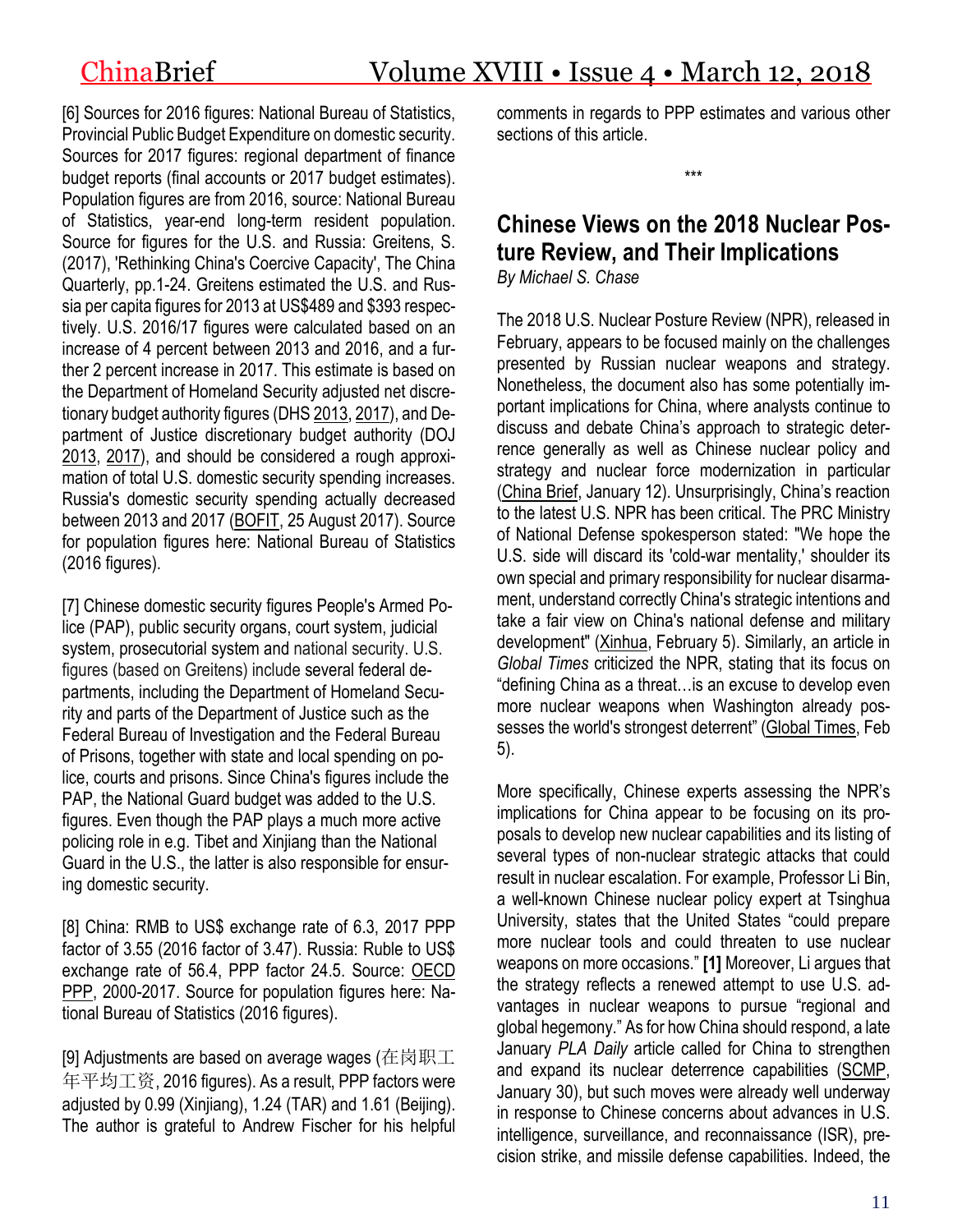2013 edition of the *Science of Military Strategy*, an influential volume published by the PLA's Academy of Military Science (AMS), assessed that China's faces an increasingly complex nuclear security environment and underscored the importance of responding by strengthening China's nuclear deterrent capabilities. On the whole, therefore, Chinese strategists are likely to view the NPR as validating China's existing approach to nuclear force modernization, which has been largely congruent with its stated nuclear policy and strategy.

### **Implications for Chinese Nuclear Policy and Force Modernization**

Initial indications are that China will view the NPR as underscoring the need to continue moving ahead with a nuclear force modernization program that is increasing the quality and quantity of Chinese nuclear forces, albeit in ways that appear to be largely consistent with China's longstanding no first use (NFU) policy, and an approach to nuclear strategy that focuses on providing China with a modern and secure nuclear retaliatory capability.

As for China's NFU policy, even if Chinese strategists are concerned about aspects of the NPR, it provides little impetus for China to officially change its longstanding nuclear policy. Indeed, Fu Ying, Chair of the Foreign Affairs Committee of the PRC's National People's Congress (NPC), reaffirmed China's adherence to NFU in her remarks at the Munich Security Conference in February [\(Xinhua,](https://news.cgtn.com/news/7849444d34677a6333566d54/share_p.html) February 18). Some Chinese critics of NFU have suggested that it diminishes the ability of the nuclear force to deter conventional strategic attacks against China; however, NFU proponents can and have argued that this potential shortcoming has already been addressed by a number of PLA publications, as well as a large body of unofficial statements indicating that there are circumstances under which China's NFU policy might not apply. This approach seems to allow China to continue to enjoy what it perceives as the benefits of the NFU policy, while generating additional deterrence effects through strategic ambiguity. Indeed, the 2013 edition of the *Science of Military Strategy* appears to endorse such an approach, at least implicitly, when it notes that different voices expressing views on such subjects might help create better deterrence effects. **[2]**

Chinese nuclear force modernization appears designed to support China's nuclear policy and strategy. China describes its desired nuclear force structure as a "lean and effective" nuclear deterrent, one that is capable of ensuring retaliation following an enemy attack against China.**[3]** China's focus on the effectiveness of its nuclear missile force can be traced to concerns expressed in PLA publications dating to the late 1980s, which outlined plans to improve China's nuclear counterattack capability by moving toward mobile launchers, improving survivability, increasing the ability to penetrate missile defenses, increasing the numbers of missiles and launch units, and improving command and control and support systems. As China continues to implement its plans to deploy a more modern, mobile, and increasingly credible nuclear deterrent, it continues to focus on making progress in all of these areas.

China's focus in terms of modernizing its ICBM force appears to be consistent with a longstanding approach that emphasizes survivability and countering current or possible future developments in U.S. missile defense capabilities [\(DNI Worldwide Threat Assessment,](https://www.dni.gov/files/documents/Newsroom/Testimonies/2018-ATA---Unclassified-SSCI.pdf) February 13). According to the U.S. Department of Defense, China currently has about 75–100 ICBMs. **[4]** This includes the silo-based DF-5A; the silo-based DF-5B, which is equipped with multiple independent re-entry vehicles (MIRVs); the road-mobile DF-31 and DF-31A; and the older, shorter-range DF-4. China's decision to MIRV some of its silo-based ICBMs was likely intended to increase warhead numbers and presumably add additional countermeasures to ensure China's ability to overwhelm or penetrate missile defenses. Another important development was the unveiling of the DF-31AG ICBM, which China revealed at the military parade last year. The DF-31AG has an improved launcher, underscoring China's desire for greater mobility and more survivability [\(The Straits Times,](http://www.straitstimes.com/asia/east-asia/new-chinese-missile-df-31ag-a-more-mobile-deterrent) Aug 17, 2017; [Wall Street](https://www.wsj.com/articles/chinas-new-missile-a-warning-to-rivals-abroadand-at-home-1501409739)  [Journal,](https://www.wsj.com/articles/chinas-new-missile-a-warning-to-rivals-abroadand-at-home-1501409739) July 30, 2017). At the theater level, however, there appear to be signs that the PLA Rocket Force may be giving China some more flexible options. The most notable development in this regard appears to be the DF-26 IRBM **[5]**, which China has indicated is available in accurate nuclear, conventional, and anti-ship ballistic missile versions. **[6]**

China has also been using the official media to highlight the role of underground facilities in missile force operations. In particular, official media reports emphasize how these facilities contribute to PLA Rocket Force (PLARF) efforts to conceal its operations and enhance its survivability. For example, in June 2017, a Chinese media report highlighted an ICBM brigade's participation in a "month-long underground survival exercise in an unidentified facility 'beneath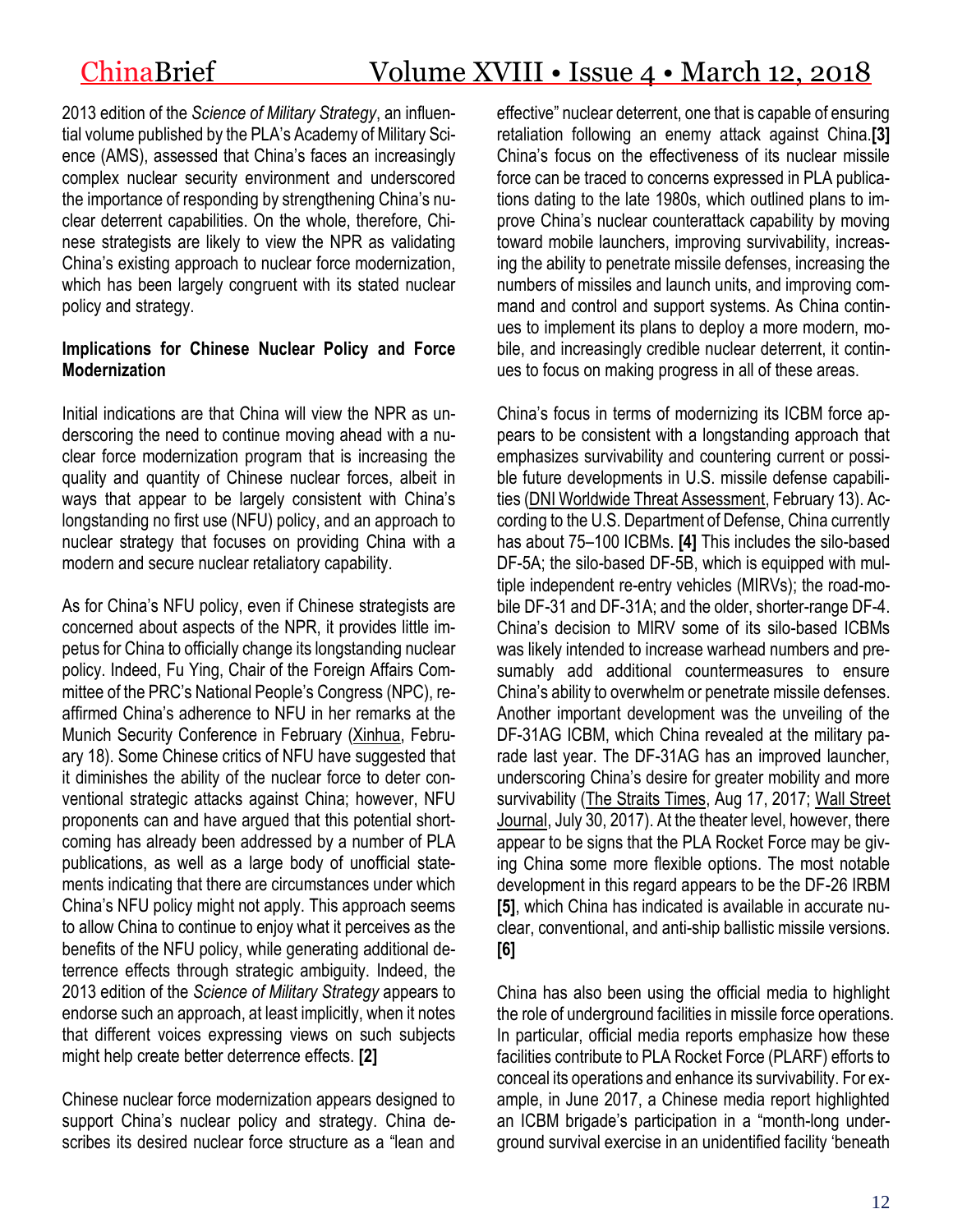mountains.'" ([China Daily,](http://www.chinadaily.com.cn/china/2017-06/21/content_29825134.htm.) June 21, 2017). In addition, PLA publications and official media reports have highlighted improvements in training and readiness. PLARF training is reportedly becoming more realistic and complex, in line with PLA-wide directives aimed at improving the quality of military training. Finally, the Rocket Force appears to be focused on improving the readiness of its missile launch units. As a result, according to one recent official media report, "on-duty cells are ready to fire missiles immediately when ordered" ([China Daily,](http://www.chinadaily.com.cn/china/2017-06/21/content_29825134.htm.) June 21, 2017).

Looking ahead, the PLARF has a number of new capabilities under development. The DF-41 ICBMs currently under development are expected to feature MIRVs and will likely be designed to ensure they will be able to penetrate missile defense systems, as China has tried to communicate through recent official media reports. Moreover, some reports indicate that China might also deploy a rail-mobile version of the DF-41 ICBM ([People's Daily Online](http://en.people.cn/n3/2017/1128/c90000-9297997.html), November 28, 2017). In addition, China has conducted hypersonic glide vehicle (HGV) tests, which are probably intended to provide new options for countering missile defenses. **[7]**

The PLA Navy (PLAN) and PLA Air Force (PLAAF) also appear to be emerging as important actors in nuclear deterrence, an area long dominated by the Rocket Force. The PLA Navy's current Type 094 SSBNs and JL-2 SLBMs, as well as SSBNs and SLBMs under development, all appear aimed at enhancing the diversification and survivability of Chinese nuclear forces. The PLA Air Force (PLAAF) also appears to be pursuing nuclear-capable bombers, which would give China a credible nuclear triad for the first time. The bombers could add more survivability, and likely will also offer some more flexible theater nuclear options along with the Rocket Force's new missiles. The nuclear role may also offer benefits in terms of status and prestige for both the PLAN and PLAAF.

## **Conclusion**

The 2018 NPR is unlikely to dramatically alter the trajectory of China's ongoing nuclear force modernization or result in major changes to its nuclear policy. Beijing will likely view it as confirmation of an approach that is already well underway, one that is aimed at realizing improvements both in terms of the quality and quantity of its nuclear forces. Indeed, China seems likely to follow a course consistent with a recent recommendation by Li Bin, who suggests that in response to the NPR, China should not only "continue to focus on raising the survivability of its nuclear weapons…and their penetration capability against missile defense systems," but also "reaffirm that its nuclear weapons are only for deterring a nuclear attack" [\(Global](http://www.globaltimes.cn/content/1086434.shtml) Times, January 25). The NPR, however, is not China's only concern. Indeed, Chinese analysts are undoubtedly awaiting the new US missile defense review that is scheduled to be released following the NPR. If the review includes an increase in US missile defense capabilities in response to North Korea, as is widely expected, Chinese strategists may conclude that further increases in force size or additional missile defense countermeasures are needed to ensure that China's nuclear deterrent will continue to meet its national security requirements.

*Michael S. Chase is a senior political scientist at RAND, a professor at the Pardee RAND Graduate School, and an adjunct professor in the China Studies and Strategic Studies Departments at Johns Hopkins University's School of Advanced International Studies (SAIS) in Washington, D.C.*

## **Notes**

[1] At the same time, however, Li Bin notes that the NPR offers "positive comments" about US-China dialogue on nuclear issues and he suggests that the dialogue can "play an important role in stabilizing the China-US nuclear relationship." See Li Bin, "Will US Nuclear Posture Review see a Return to Hegemony?" *Global Times*, January 25, 2018, [http://www.globaltimes.cn/con](http://www.globaltimes.cn/content/1086434.shtml)[tent/1086434.shtml.](http://www.globaltimes.cn/content/1086434.shtml)

[2] *The Science of Military Strategy* [战略学], 3rd ed., Beijing: Military Science Press [军事科学出版社], 2013.

[3] See Fiona S. Cunningham and M. Taylor Fravel, "Assuring Assured Retaliation: China's Nuclear Posture and U.S.-China Strategic Stability," *International Security*, Fall 2015, pp. 7–50; Jeffrey Lewis, "China's Nuclear Modernization: Surprise, Restraint, and Uncertainty," in Ashley J. Tellis, Abraham M. Denmark, and Travis Tanner, eds., *Strategic Asia 2013–14*, Seattle, Wash.: National Bureau of Asian Research, October 2013, pp. 67–96; Michael S. Chase, "China's Transition to a More Credible Nuclear Deterrent: Implications and Challenges for the United States," *Asia Policy*, July 2013, pp. 69–101; and M. Tay-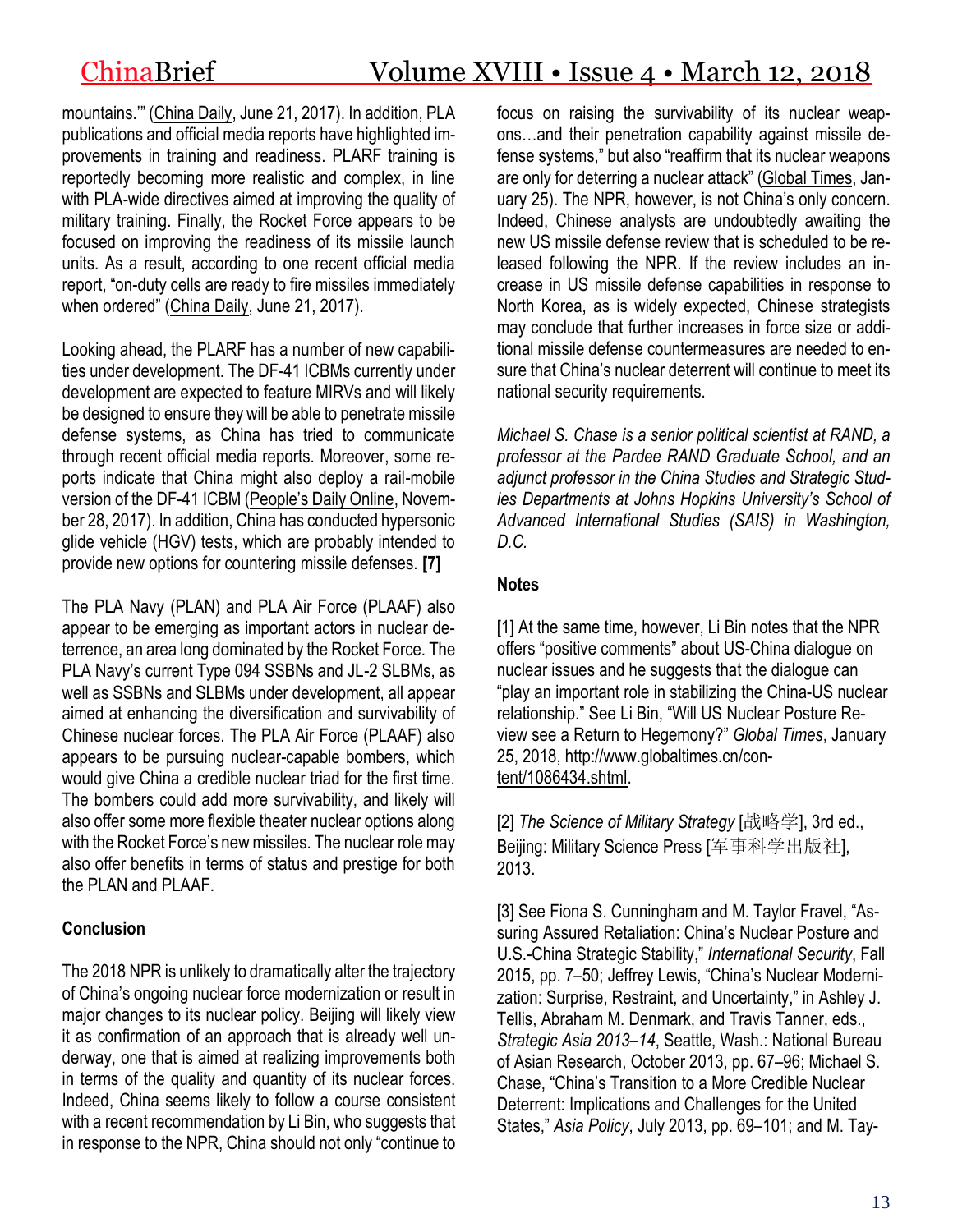lor Fravel and Evan S. Medeiros, "China's Search for Assured Retaliation," *International Security*, Fall 2010, pp. 48–87.

[4] Office of the Secretary of Defense, Military and Security Developments Involving the People's Republic of China, 2017.

[5] Eric Heginbotham, Michael S. Chase, Jacob Heim, Bonny Lin, Mark R. Cozad, Lyle J. Morris, Christopher P. Twomey, Forrest E. Morgan, Michael Nixon, Cristina L. Garafola, and Samuel K. Berkowitz, *China's Evolving Nuclear Deterrent: Major Drivers and Issues for the United States*, Santa Monica, Calif.: RAND Corporation, RR-1628-AF, 2017, [https://www.rand.org/pubs/research\\_re](https://www.rand.org/pubs/research_reports/RR1628.html)[ports/RR1628.html.](https://www.rand.org/pubs/research_reports/RR1628.html)

[6] Andrew S. Erickson, "Academy of Military Science Researchers: 'Why We Had to Develop the Dongfeng-26 Ballistic Missile' – Bilingual Text, Analysis and Related Links," AndrewErickson.com, December 5, 2016, [http://www.andrewerickson.com/2015/12/academy-of-mili](http://www.andrewerickson.com/2015/12/academy-of-military-science-researchers-why-we-had-to-develop-the-dongfeng-26-ballistic-missile-bilingual-text-analysis-links/)[tary-science-researchers-why-we-had-to-develop-the](http://www.andrewerickson.com/2015/12/academy-of-military-science-researchers-why-we-had-to-develop-the-dongfeng-26-ballistic-missile-bilingual-text-analysis-links/)[dongfeng-26-ballistic-missile-bilingual-text-analysis-links/.](http://www.andrewerickson.com/2015/12/academy-of-military-science-researchers-why-we-had-to-develop-the-dongfeng-26-ballistic-missile-bilingual-text-analysis-links/)

[7] Lora Saalman, "China's Calculus on Hypersonic Glide," Stockholm International Peace Research Institute, August 15, 2017, https://www.sipri.org/commentary/topical-backgrounder/2017/chinas-calculus-hypersonic-glide; Joshua H. Pollack, "Boost-Glide Weapons and U.S.- China Strategic Stability," *Nonproliferation Review*, Vol. 22, No. 2, February 2016, pp. 155–164.

**\*\*\***

# **China in Greenland: Mines, Science, and Nods to Independence**

*By Miguel Martin*

*Editor's Note: Miguel Martin has previously published on Arctic affairs under the penname Jichang Lulu.*

Although China's recent Arctic white paper [\(SCIO,](http://www.scio.gov.cn/zfbps/32832/Document/1618203/1618203.htm) January 2017), a document primarily intended for foreign consumption, avoids direct mention of Greenland, the island plays an important role in the PRC's Arctic strategy, due to its abundant natural resources, importance as a scientific research base, and possible emergence as an independent state that could give China more influence in Arctic affairs. Little actual Chinese investment has taken place in Greenland to date, but Chinese companies are expected to be involved in two of the island's largest planned mining projects (including one of the world's largest rare-earth mines), while plans to build research facilities have also been announced, among them a year-round research base and a satellite ground station. Meanwhile, while Chinese diplomats have avoided any actions that could be construed as support for immediate Greenlandic independence, the possibility is now openly discussed among Chinese academics specializing in the Arctic.

# **The Long Road to Independence**

Greenland enjoys a high level of autonomy as a constituent country of the Danish Kingdom. Most of Greenland's political class is committed to leaving the Kingdom, although economic independence remains unfeasible in the medium term. Denmark's annual block grant provides for more than half of Greenland's state budget. Seafood accounts for more than 94% of exports, creating vulnerability to price variations [\(Grønlands Statistik,](http://www.stat.gl/dialog/topmain.asp?lang=da&sc=SA) 2017). The country lacks a qualified workforce. Roughly half the population has only completed lower secondary education [\(Grønlands](http://naalakkersuisut.gl/~/media/Nanoq/Files/Attached%20Files/Finans/DK/Oekonomisk%20raad/G%C3%98R%202017%20rapport%20DK.pdf)  [Økonomiske Råd,](http://naalakkersuisut.gl/~/media/Nanoq/Files/Attached%20Files/Finans/DK/Oekonomisk%20raad/G%C3%98R%202017%20rapport%20DK.pdf) August 2017).

The government sees developing transportation infrastructure as a way of expanding other industries, in particular tourism [\(Naalakkersuisut,](http://naalakkersuisut.gl/~/media/Nanoq/Files/Attached%20Files/Finans/DK/Aftaler/Aftale%20-%20officiel%20DK.pdf) December 2015). Possible Chinese involvement in infrastructure development has been under discussion for years. In 2015, then-minister Vittus Qujaukitsoq talked about airport, port, hydroelectric and mining infrastructure development to representatives of companies including Sinohydro (中国水电), China State Construction Engineering (CSCEC, 中建) and China Har-bour Engineering (CHEC, 中国港湾) [\(MOFCOM,](http://shfw.mofcom.gov.cn/article/shdt/201510/20151001151442.shtml) October 2015). Infrastructure projects were also discussed during the premier's November 2017 visit to China [\(Naalakker](http://naalakkersuisut.gl/da/Naalakkersuisut/Nyheder/2017/11/0111_kim)[suisut,](http://naalakkersuisut.gl/da/Naalakkersuisut/Nyheder/2017/11/0111_kim) [Huanqiu,](http://world.huanqiu.com/exclusive/2017-11/11347913.html) November 2017), although no Chinese company is known to have shown interest so far. At least some of the infrastructure plans advocated by the local government will not be profitable [\(Danmarks Nationalbank,](https://www.nationalbanken.dk/da/publikationer/Documents/2017/08/Analyse_Gr%C3%B8nland%20udfordret%20trods%20st%C3%A6rkt%20fiskeri.pdf) [Grønlands Økonomiske Råd,](http://naalakkersuisut.gl/~/media/Nanoq/Files/Attached%20Files/Finans/DK/Oekonomisk%20raad/G%C3%98R%202017%20rapport%20DK.pdf) August 2017), requiring longterm state support. It remains less than clear whether the Greenlandic state will be able to maintain such funding. The plans are controversial in Greenland, and have generated friction with Denmark [\(Folketinget,](https://mobiltv.ft.dk/video/20171/salen/47) January 2018). The uncertainty and lack of clarity surrounding these projects seems to be keeping Chinese companies away.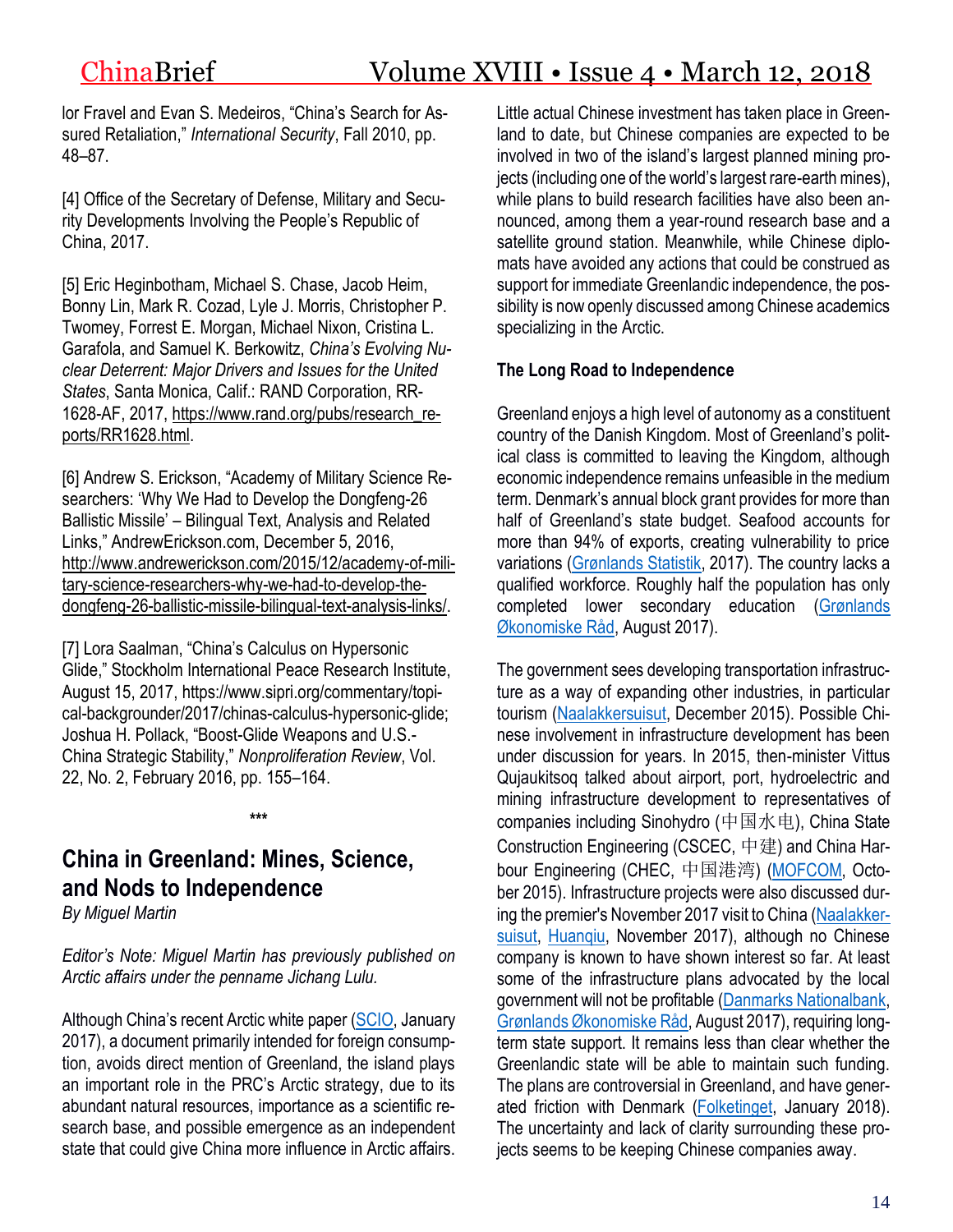Given the generally favorable attitudes toward China in the Greenlandic government, however, its independence could be geopolitically advantageous to the PRC. China has consistently avoided showing any form of support for such ambitions, and has taken care to treat Greenland as a sub-national entity, but despite this caution, the issue of independence is now openly discussed in Chinese academia. An article published last year with Guo Peiging (郭 培清), a leading polar politics scholar, as lead author, states that "the Danish government recognizes the objective inevitability of Greenland's independence". The piece notes that Greenland cannot cope on its own with the challenges it faces, so that "getting help from outside forces will be an unavoidable option", making Greenland's development "both an internal affair of Greenland and the responsibility and duty of the international community". **[1]** Coming from Guo, who has argued for the strategic importance of Arctic resources (*[Quanzhou wanbao](http://study.ccln.gov.cn/fenke/junshixue/jsss/jsjssp/141815.shtml)*, December 2014), this can be read as a call for China to become involved, couched in the palatably 'internationalist' language of polar affairs.

## **Mining for Cooperation**

Greenland has abundant mineral reserves, but low commodity prices and high development costs have hindered development. Only one mine is currently active, and another one is expected to come online in summer of 2018. Four sites in Greenland have attracted serious interest from Chinese companies; two have a realistic chance of coming online in the short term. Once in operation, they would make Chinese SOEs the top foreign investors in Greenland's natural resources.

The most important mining project in Greenland is also the most controversial: the uranium and rare-earth site at Kuannersuisut (Kvanefjeld), one of the world's largest rareearth deposits. The license owner, ASX-listed Greenland Minerals and Energy (GME), had signed non-binding agreements with China Nonferrous to develop the mine, but in 2016 rare-earths processor Shenghe Resources (盛 和资源) bought an eighth of GME and stated its interest in increasing its stake to a controlling one once the project enters production [\(Shenghe,](http://www.sse.com.cn/disclosure/listedinfo/announcement/c/2016-09-23/600392_20160923_1.pdf) September 2016; *[Sermitsiaq,](http://sermitsiaq.ag/shenghe-fortsat-interesseret-i-overtage-kuannersuit)* [Jichang Lulu,](https://jichanglulu.wordpress.com/2017/06/14/greenland-govt-allowed-to-review-uranium-project-agreement-confirms-shenghe-intent-to-buy-controlling-stake/) June 2017). Although listed on the Shanghai Stock Exchange, Shenghe is ultimately controlled by the PRC Ministry of Land and Resources (MLR), through the Chengdu Institute of Multipurpose Utilization of Mineral Resources (IMUMR, 中国地调局成都综合所), its controlling shareholder [\(Shenghe,](http://www.scshre.com/index.php?catid=21) [IMUMR](http://www.imumr.cgs.gov.cn/dwgk/dwjj/)). Shenghe's chairman is also the director of the IMUMR [\(Shenghe,](http://www.scshre.com/index.php?catid=22) IMUMR).

Shenghe's investment, one of a number of rare-earth investments globally, including at the Mountain Pass mine in the United States, is consistent with PRC government calls for the rare-earth industry to build up strategic reserves [\(NDRC](http://ghs.ndrc.gov.cn/ghwb/gjjgh/201705/t20170511_847172.html)), and its encouraging companies to "develop mining resources abroad" [\(MIIT,](http://www.miit.gov.cn/n1146295/n1652858/n1652930/n3757017/c5287765/content.html) October 2016). The IMUMR has referred to the acquisition of the stake in Kvanefjeld as "implementing the vision on mining cooperation" reached between its minister and Greenland officials [\(IMUMR,](http://www.imumr.cgs.gov.cn/tgl_5683/201612/t20161212_419218.html) December 2016), and cited the Greenland investment in talks on plans to acquire rare-earth resources abroad in the context of the China Geological Survey's implementation of the 13th Five-Year Plan [\(IMUMR,](http://www.imumr.cgs.gov.cn/xwdt/dwdt/201612/t20161205_418387.html) December 2016). The Kvanefjeld project is controversial in Greenland, as many (including the current minister responsible for natural re-sources) oppose uranium mining [\(KNR,](https://knr.gl/da/nyheder/optimisme-hos-uranmodstandere) November 2016). The project has not yet obtained an exploitation license.

The mining project with PRC involvement closest to production is the world's northernmost: the Citronen Fjord iron and zinc mine at 83 degrees north latitude. Ironbark, its Australian owner, intends to work with state-owned China Nonferrous Metal Mining Group (中国有色矿业集团) to finance and build the project, initially using foreign (likely Chinese) labor, then gradually transitioning to local workers [\(Naalakkersuisut,](http://naalakkersuisut.gl/en/Naalakkersuisut/News/2016/09/230916-IBA_Ironbark) September 2016). The project has a production permit [\(Naalakkersuisut,](http://naalakkersuisut.gl/~/media/Nanoq/Files/Attached%20Files/Raastof/201630%20Exploitation%20Licence%20Ironbark%20AS%20website.pdf) December 2016), but is having trouble finding investors (*[Sermitsiaq](http://sermitsiaq.ag/ironbark-kaemper-finde-investorer-trods-hoeje-zinkpriser)*, September 2017), although China Nonferrous remains interested, and sent a deputy general manager to visit the site last August [\(mining.com,](http://www.mining.com/zinc-project-greenland-receives-chinese-backing/) August 2017; [Jichang Lulu,](https://jichanglulu.wordpress.com/2017/10/14/china-wants-greenland-station-asap-one-candidate-site-near-planned-china-nonferrous-investment/) October 2017).

#### **Dual-use Research**

As in Antarctica, mineral prospecting is the main goal of China's scientific activities in the Arctic; many of Greenland's major mineral sites have been visited and studied by Chinese scientists. The Chinese Geological Survey (CGS, 中国地质调查局), under the MLR, has played an active role in researching and promoting mineral sites of potential interest to China. In 2011, the CGS started a two-year research project to identify the mineral resource potential of deposits in Canada and Greenland [\(CGS,](https://webcache.googleusercontent.com/search?q=cache:XNrlH8uJnwwJ:www.cags.ac.cn/YWJX/2014/0630-2.html+&cd=1&hl=nl&ct=clnk&gl=no) June 2014). At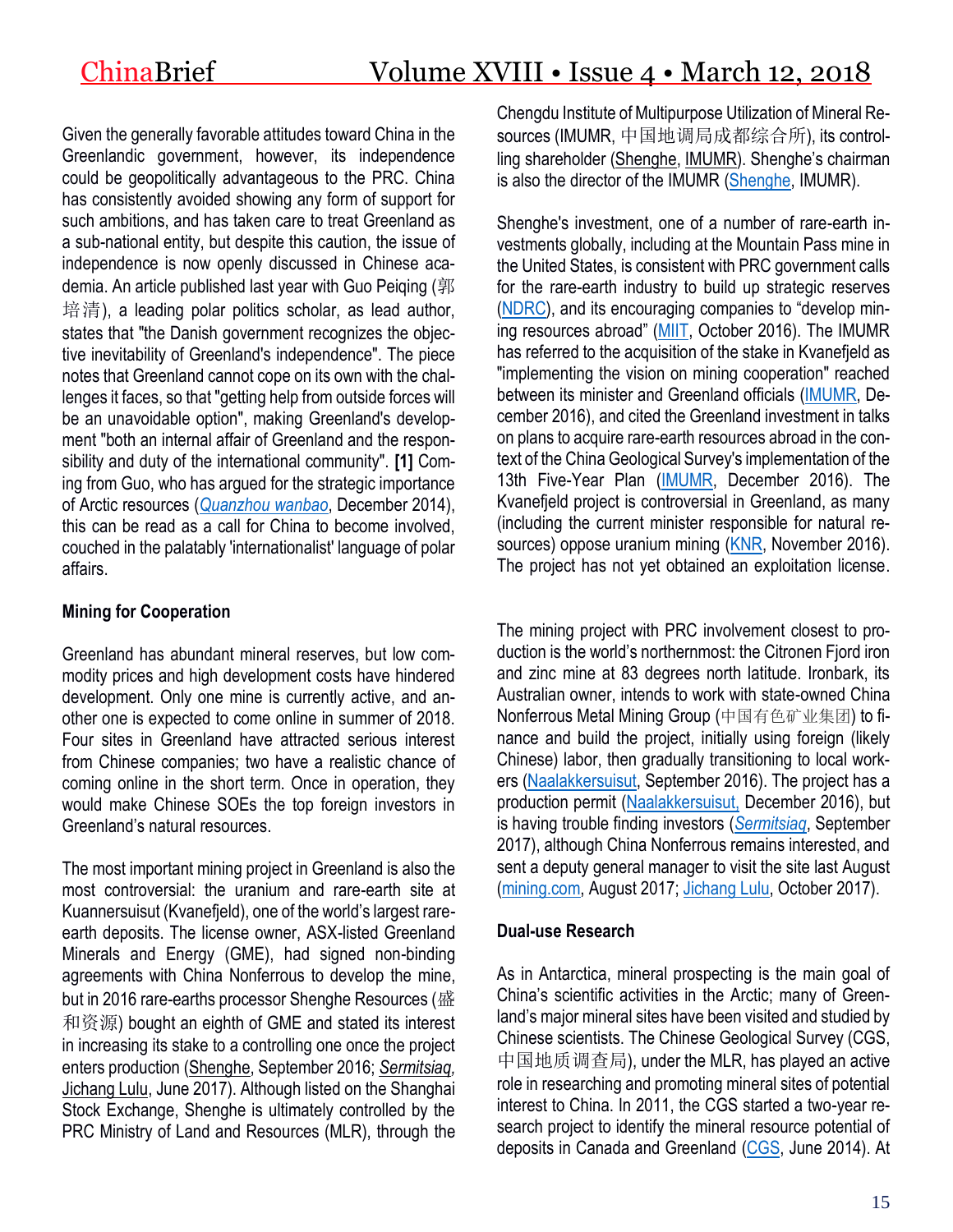the height of interest in Greenland mining projects, multiple sites were described in Chinese-language scientific publications. For example, a 2013 issue of *Geological Science and Technology Information* (地质科技情报) carried eight articles on Greenland mining, totaling 58 pages. In 2012, a CGS publication advocated exploring and developing mineral resources in Greenland "as soon as possible", contrasting nascent China-Greenland exchanges with well-developed Western interest in Greenland's resources and strategic location. **[2]** The MLR actively promotes its research findings to the mining industry, and both the MLR and (to a lesser extent) provincial-level organs have a central role in identifying and promoting projects of interest. **[3]**

Plans for a permanent research station in Greenland were discussed as a priority by Chinese polar program leaders in 2015 (China Arctic and Antarctic Administration (CAA), January 2016). In May 2016, the State Oceanic Administration (SOA, 国家海洋局) signed an agreement with a Greenlandic ministry that included the construction of a station [\(SOA,](http://ns.soa.gov.cn/xw/hyyw_90/201605/t20160516_51667.html) *[China Ocean News](http://epaper.oceanol.com/shtml/zghyb/20160517/39635.shtml)* (中国海洋报), May 2016). Two possible locations have been hinted at [\(Twitter,](https://twitter.com/Breum_Martin/status/919123550979739648) *[Sermitsiaq](http://sermitsiaq.ag/kina-afsloerer-bygge-forskningsstation-i-groenland)*, [Jichang Lulu,](https://jichanglulu.wordpress.com/2017/10/14/china-wants-greenland-station-asap-one-candidate-site-near-planned-china-nonferrous-investment/comment-page-1/) October 2017): one seemingly near Kangaamiut or Maniitsoq in the island's southwest, and another near the Citronen Fjord zinc project of interest to China Nonferrous. Its location could provide a unique vantage point, being farther north than Denmark's Station Nord and the US Thule Air Base (Pituffik).

Last May, a ceremony was held in Kangerlussuaq, Greenland's airport hub, to launch a process intended to lead to the establishment of a satellite ground station to be used for climate change research, which could also be used for the dual-use Beidou navigational system. The ceremony was led by Professor Cheng Xiao of Beijing Normal University, a leading polar scientist, specializing in remote sensing, and featured Zhao Yaosheng, a Beidou pioneer with a military background. They traveled to Greenland as part of a contingent of 100 'elite' tourists, including Rear Admiral Chen Yan (陈俨), former political commissar of the South China Sea fleet, who served as an audience for the ceremony [\(sciencenet.com,](http://news.sciencenet.cn/htmlnews/2017/6/378159.shtm) June 2017; *[AG](http://sermitsiaq.ag/nyt-kinesisk-satellitprojekt-koerer-radaren)*, November 2017; [Jichang Lulu,](https://jichanglulu.wordpress.com/2017/12/14/greenland-satellite/) December 2017). The ground station project was reported on Chinese media [\(sciencenet,](http://news.sciencenet.cn/htmlnews/2017/6/378159.shtm) June 2017), but was not known to Greenland's authorities, whose authorization would be required, until it was reported on by the author and local media [\(Jichang Lulu,](https://jichanglulu.wordpress.com/2017/10/14/china-wants-greenland-station-asap-one-candidate-site-near-planned-china-nonferrous-investment/) October 2017; *[AG](http://sermitsiaq.ag/nyt-kinesisk-satellitprojekt-koerer-radaren)*, November 2017). It's unclear if and when construction will start.

#### **Conclusion**

The Greenlandic government is enthusiastic about China as a key investor in mining and infrastructure projects, as well as a source of tourism and a customer for seafood, with a foreseeable central role in reducing economic dependence from Denmark. Such enthusiasm has not been reciprocated through major investments, although that might be about to change. Chinese companies remain cautious, as the development of the mining industry is hindered by high costs, low commodity prices, a lack of infrastructure and financial uncertainty. In political contacts, China avoids any signs of support for Greenland's independence, but the topic is now open for academic discussion. Although it remains unstated, an independent Greenland with China as a key trade and investment partner and good political relations would be a valuable geopolitical asset in the context of China's long-term Arctic strategy.

*Miguel Martin, who frequently writes under the penname Jichang Lulu, is an independent researcher with an interest in China's activities in the Arctic and focus on Greenland. Martin's [blog](https://jichanglulu.wordpress.com/) has frequently been the first Western-language outlet to report on news related to China's interests in Greenland.*

#### **Notes**

[1] See *Contemporary International Relations* (现代国际 关系), August 2017.

[2] See *Geological Work Strategic Research Reference* ( 地质工作战略研究参考) 99, Oct 2012.